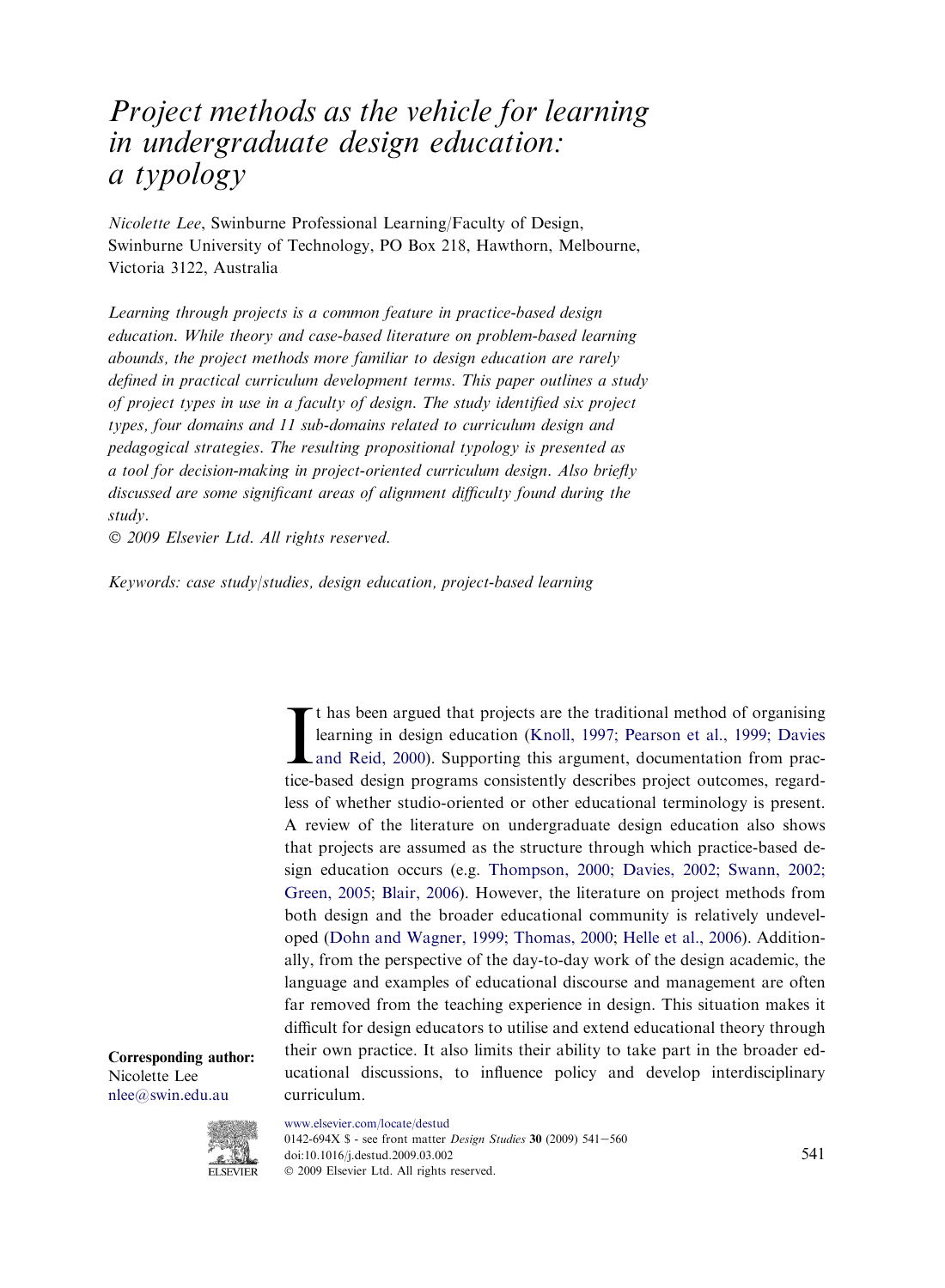In contrast, detailed theoretical and practical literature on problem-based learning (sometimes described as a subset of project methods) is available to the novice practitioner. In particular, the tutorial processes and student experience have been described in straight-forward terms by a number of authors, particularly [Engel \(1997\).](#page-17-0) As a result, the practical implementation of problem-based learning and the issues that arise in delivery have been widely articulated and debated (see, for example, [Moust et al., 2005](#page-18-0)). There are also a number of academic development programs available internationally supporting development of problem-based approaches. Those involved in the delivery of problem-based education are able to draw on this discourse in documenting practice, using evidence-based justification, and engaging in wider debate.

One potentially contentious inference to be taken from these difficulties might be that design academics should adopt the language of mainstream educational theory, or of problem-based approaches, in order to take part in the broader educational discussions. However some authors argue that the design learning processes, particularly in terms of creativity, are substantially unique [\(Caban and Wilson, 2002; Cross, 2004; Jones, 2006\)](#page-17-0). Others suggest that generic educational research has much to offer design education, and that common themes can be found in the principles of experiential and adult learning [\(Jones, 2006; Lee, 2006\)](#page-18-0). [Davies \(2002, 2006\)](#page-17-0) argues that empirical studies are needed in the design disciplines to generate such understanding. Davies refers to this as 'subject-level' research, and argues that it is crucial for the development of scholarship in design education, and for engaging design educators in research-based reflection on their teaching practice [\(Davies, 2002; Davies,](#page-17-0) [2006](#page-17-0)). [Dohn and Wagner \(1999\)](#page-17-0) also suggest that future research in project methods could accomplish a coherent theoretical understanding by examining the underlying educational principles and structural qualities of the project learning process and its variations of use.

The key aims for this study were to explore the nature of the project methods used in design education, to identify differentiating factors in project types, and to produce explanatory models that might provide a starting point in identifying project principles, structures and processes. The findings show six types of project in use, each with specific goals, processes and outcomes. Each was designed by lecturers with particular learning experiences in mind. For the purposes of the study, the alignment of the relationships between desired learning outcomes with delivery processes, student activities, scope and scale of projects and assessment are also of particular practical and theoretical interest. For the design academic this identification of relationships has the potential to provide an avenue for making explicit learning outcome expectations, more closely reflecting on the processes that might hinder or support students and teachers in achieving those expectations, and balancing the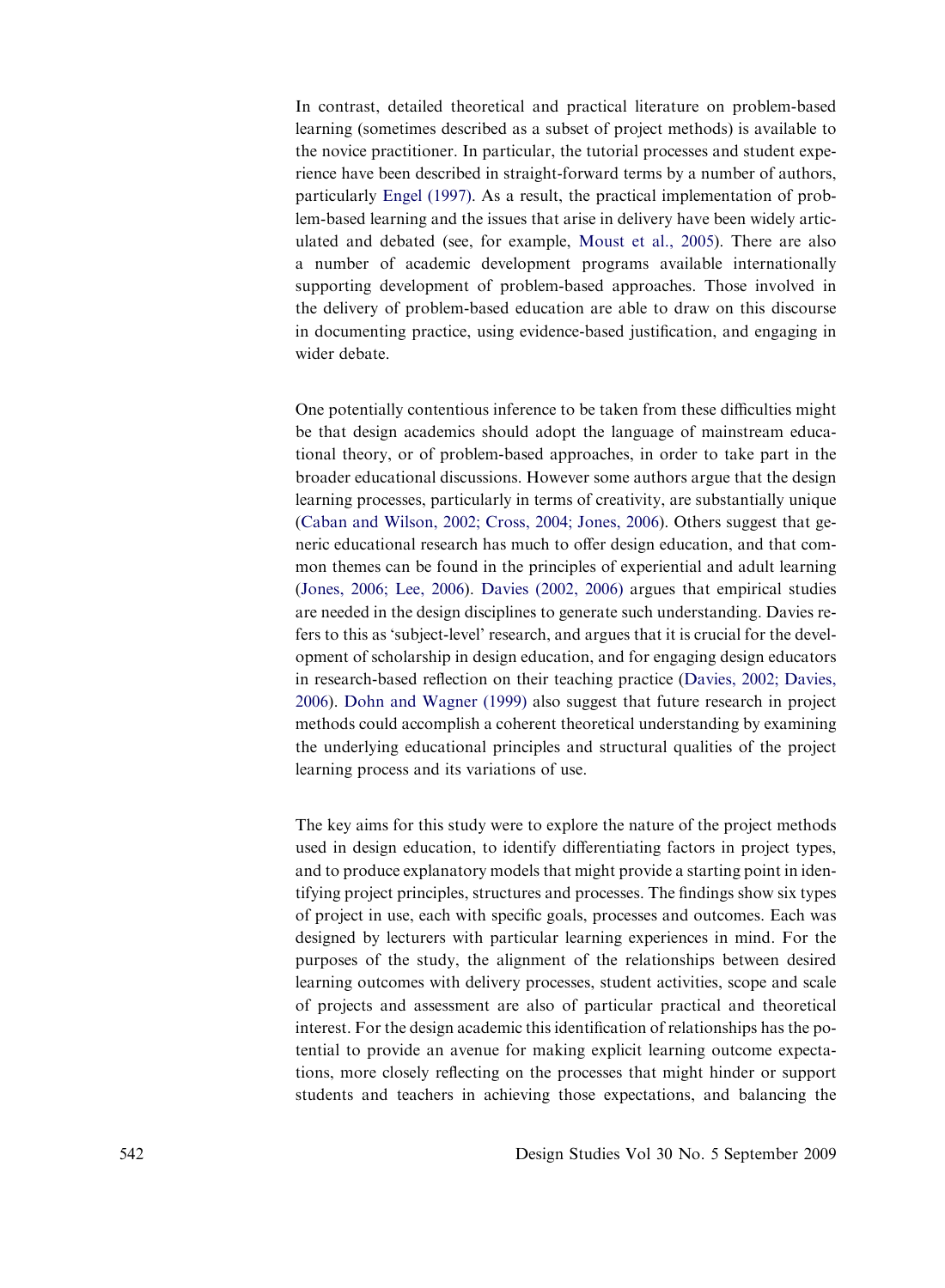dynamic nature of project curriculum with the need to align aspects of its delivery.

The study was part of a larger qualitative study of practice-based undergraduate design education in a faculty of design. The results of that study were used to generate a typology of project-based approaches to design education that suggests a language that can be shared by design academics and tested as a conceptual framework for the widely differing curriculum practices in design education environments. The language that is at the centre of the typological development draws on the existing educational theory relating to the constructive alignment of learning processes with desired learning outcomes, and the existing literature on project-based learning.

During the development process, two major phases of analysis occurred  $$ empirical and analytical. The empirical work enabled the construction of an initial typology, and the analytical a refinement of the language and alignment of learning outcomes with the associated processes. Identification of misalignments of aspects of curriculum design and implementation were used to clarify and refine the typology over time. The typology should be read as provisional in relation to wider applicability, as it draws from the experiences of one faculty in a particular university. However, the limitations imposed on the research because of this do not diminish its potential to set parameters for further empirical investigations in other institutions.

### 1 Details of the study

The Faculty of Design is one of six faculties at an Australian Metropolitan University of Technology. At the time of the study, the faculty was home to approximately 1500 undergraduate students (full time equivalent). The faculty has four wholly in-house undergraduate design programs: Communication Design, Multimedia Design, Interior Design, and Industrial Design. In addition, a Product Design Engineering (PDE) program is shared with the Faculty of Engineering. The design programs have a mix of theoretical, technical and design components, but with a strong focus on professional design practice.

Unit and program documents from the first three years of each undergraduate design program, excluding those units delivered by other faculties, were included in the study. In total, 73 discipline-specific and nine shared units of study were reviewed. Based on the findings from an analysis of project types present in the unit documents, a working typology was created. Three units were then purposively selected for observation. The criteria for selection related to differences of project types, variations in the stage of program, number of project methods described, and discipline content. Unit A was a first year communication design subject, delivered by two lecturers taking two different student groups but working to an identical curriculum document and using the same project briefs, resources and teaching plans. This unit was described in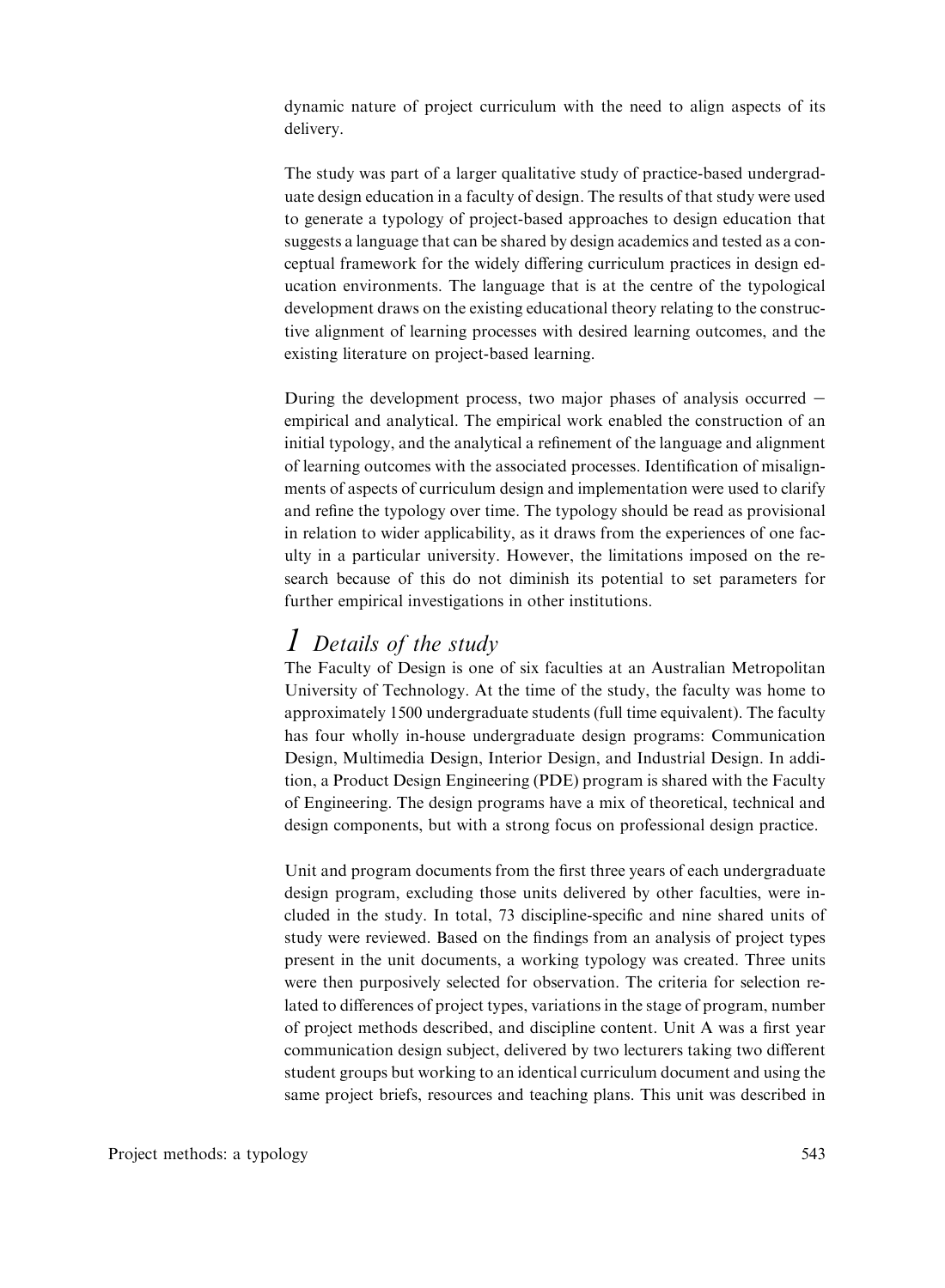the curriculum documents as being comprised a series of group projects, culminating in an individual project. Unit B was a third year interior design subject, also taught by two lecturers, working to a single curriculum document. However, this unit was designed around a single, complex project to be developed by students individually, within a studio environment. The third unit was a third year interdisciplinary design management subject involving students from all of the design programs and taught by the researcher. This unit comprised two projects with some variation in scale and complexity, both of which were to be undertaken in groups.

All of the observed units were timetabled as 1 h of lectures per week, followed by a 2-h class of up to 30 students. Notes on observations were both chronological records of time-coded activity, and thematic units related to the emerging categories, domains and sub-domains. The two unit convenors from the observed units also took part in post-observation semi-structured interviews designed to clarify educational goals and approaches in relation to observed phenomena. The third unit was reviewed with a graduate student providing additional observational and note-recording to verify the researcher's records and teaching materials. Working drafts of the typology were reviewed with colleagues at pivotal stages in development. This process provided feedback on clarity, coherence and credibility of the emerging explanations, and outcomes were incorporated into the subsequent stages of typology development.

# 2 Underpinning concepts

# 2.1 Constructive alignment

...students [doing projects] would benefit if curriculum developers and teachers were to invest more in the definition of goals and the congruence between stated goals and the activity students are engaged in. [\(Helle et al.,](#page-18-0) [2006](#page-18-0))

Constructive alignment is [Biggs' \(1999a\)](#page-17-0) influential model for quality learning in higher education, elaborated on in a number of other publications ([Biggs,](#page-17-0) [1999b; Biggs, 2003; Biggs, 2006](#page-17-0)). [Biggs \(2006\)](#page-17-0) asserts that the qualitative measure of a good educational system is that 'all aspects of teaching and assessment are tuned to support high level learning'. Based on elements of systems theory, the terminology refers to two key concepts  $-$  'constructive', the notion that students construct meaning and learning relevant learning activities, and 'alignment', the notion that in order to achieve desired outcomes, all elements of education must be carefully aligned to the desired outcomes [\(Biggs, 1999a,](#page-17-0) p. 26).

As a conceptual framework, constructive alignment has had significant influence on contemporary educational theory and practice, and its impact as an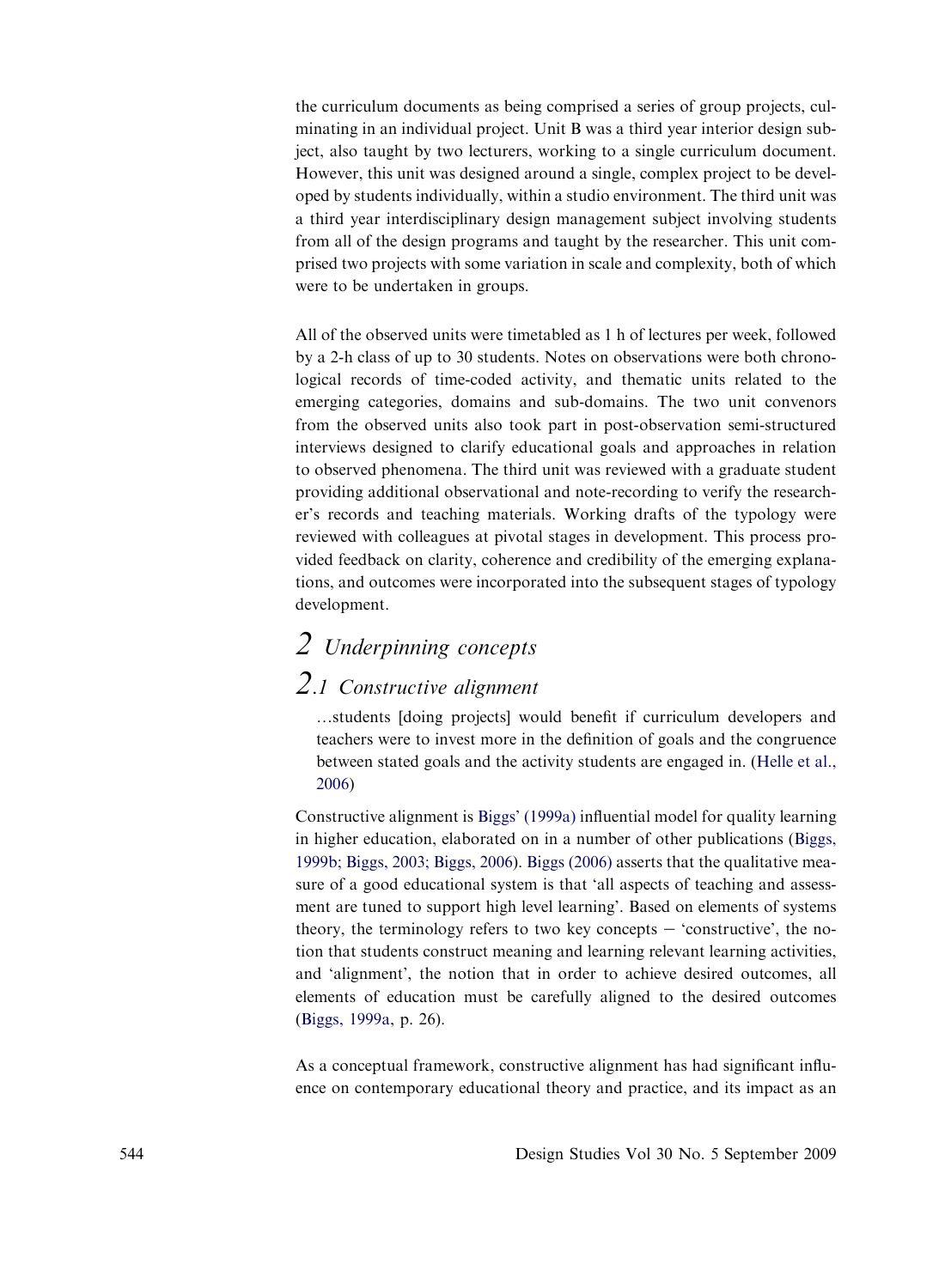underpinning theoretical framework in much of the literature in learning and teaching is well documented [\(Davies, 2002; Walsh, 2007](#page-17-0)). Whilst it is acknowledged that true constructive alignment may be difficult to achieve [\(Rust, 2002;](#page-18-0) [Engineering Subject Centre, 2006\)](#page-18-0), it is useful as a method of approaching a qualitative measure of the integrity of stated learning objectives with environments, activities, delivery, roles, assessment and tools. [Biggs \(1999b\)](#page-17-0) describes the process of aligning some of these components within a curricula system as:

- Stating learning objectives in terms of the nature and level of learning outcome required.
- Selecting appropriate learning and teaching activities precisely to the form of learning desired.
- Aligning assessment to both confirm to students the learning required, and to allow judgements to be made about the achievement of the objectives.

In the development of the typology, constructive alignment provided the touchstone for evaluation of the aims, objectives, methods, activities and assessment processes employed. Its primary usefulness in the context of this study was that it offered a means of identifying and articulating the common goals to which they were attuned, and mapping the variations in curriculum delivery throughout each of the observed project units.

### 2.2 Definitions of project methods

Although a number of authors argue that descriptions of project methods are lacking in both theoretical grounding and practical detail [\(Dohn and Wagner,](#page-17-0) [1999; Thomas, 2000; Helle et al., 2006\)](#page-17-0), the underlying educational aims can be traced back to [Dewey's \(1910\)](#page-17-0) concept of the 'complete act of thought', and [Kilpatrick's \(1918\)](#page-18-0) emphasis on authenticity and autonomy in learning. However [Adderley et al. \(1975, p. 1\)](#page-17-0) published perhaps the most thorough account of project methods, including a broad definition that is still in use today:

- They involve the solution of a problem often, though not necessarily, set by the student himself.
- They involve initiative by the student or group of students, and necessitate a variety of educational activities.
- They commonly result in an end product.
- The work often goes on for a considerable length of time though the time span may range from a single afternoon to three years.
- Teaching staff are involved in an advisory, rather than authoritarian, role at any or all of the stages  $-$  initiation, conduct and conclusion.

In terms of curriculum design, [Morgan \(1983\)](#page-18-0) suggests that there are three ways of describing project curriculum design: the project 'exercise', in which students apply previous learning; project 'components', in which the projects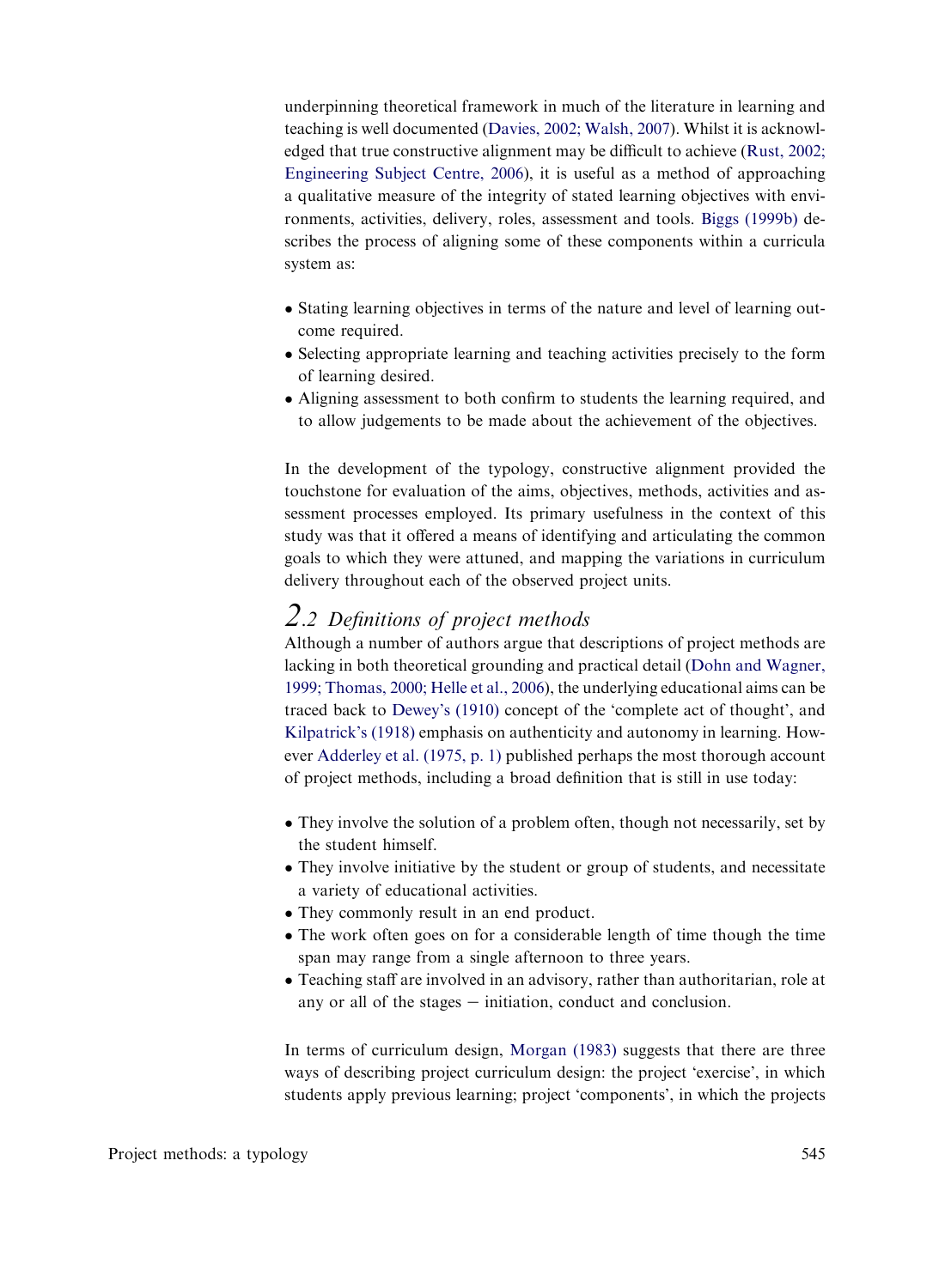are intended to add something to the educational experience; and project 'orientation', in which projects form the organising feature for the entire curriculum. However, in practice, Morgan's project exercises and components are difficult to distinguish from one another. The distinction between a component and an exercise is particularly difficult to make where projects consolidate previous learning but also add to it. [Heitmann \(1996\)](#page-18-0) takes a similar approach, but defines only two types of project curriculum: 'project-oriented studies'  $$ projects used to support learning within a program, often culminating in a final capstone project, and; 'project-organised curricula'  $-$  entire programs designed with projects as the driving model.

While these categorisations are useful in understanding a level of variation in project methods, they do not provide a sufficiently detailed picture to support decision-making. If I should want to develop a 'project-organised curriculum', what differences are there between projects with different learning outcomes? How would I describe the resource needs and the process to others teaching into the program? Possibly the most illuminating model in this respect is that provided by [Gjengedal \(2000\)](#page-18-0), who describes three categories arranged hierarchically in relation to autonomy and complexity: basic projects oriented to help students learn project skills; projects as content delivery, and; authentic projects undertaken for external partners. During the current study, however, it was found that these three categories did not sufficiently describe the major variations in project types, nor their necessary focus. A review of literature case studies and program documents, in the first instance, showed three distinct project types clearly differentiated by learning aims, organisation, complexity and level of autonomy granted to the student. These types differed from Gjengedal's categories in that there was no clear differentiation between focus on content and skill delivery. Rather, the levels of each increased in complexity with the scale of the project. In addition, further investigations through observations and interviews found distinctions in each of the types. The resulting definitions, commencing with the domains and sub-domains used for categorisation, are described below.

# 3 The typology development

# 3.1 Domains and sub-domains

Drawing on findings from a review of unit documentation from across the faculty and from observations of unit delivery, a total of four domains and 11 sub-domains were found to account for the major project types in use. These domains and sub-domains form the basic elements of the project types. As such, they also provided the initial means of identifying relationships between aspects of the educational process from initial curriculum development, through classroom practice, to final assessment of student work. Although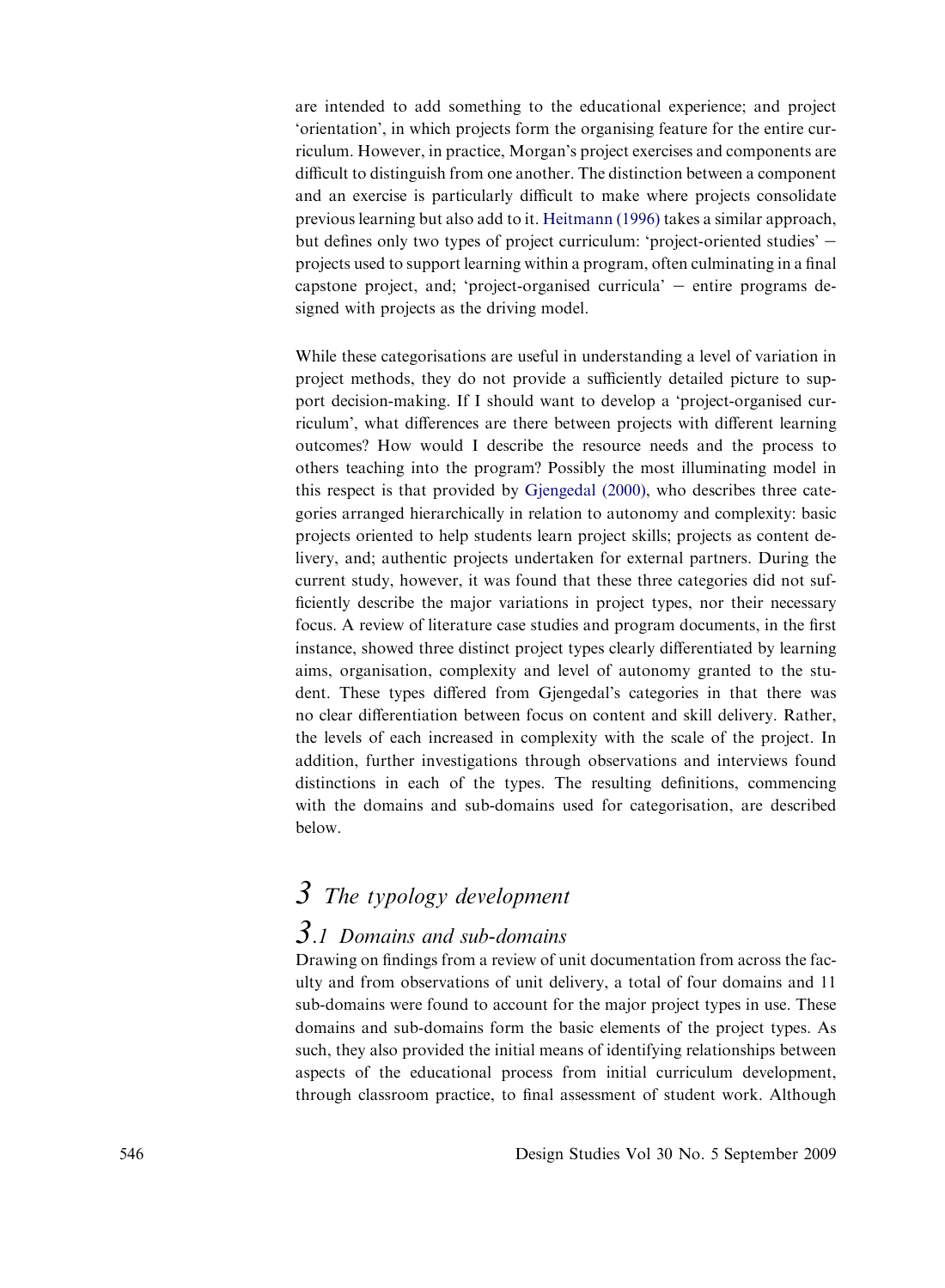presented separately from the discussion of the project types, the two were developed concurrently, and constantly refined as the evidence was sorted and analysed. The final domains and sub-domains were:

- 1. Intent
	- a. Major goals
		- $\blacksquare$  Articulated and evident intentions for learning outcomes
		- $\blacksquare$  Related to overall aims of the subject
	- b. Nature of process
		- $\Box$  Open or closed-structured, indicating the level of control exerted over the path students would be expected to take
		- $\Box$  Open or closed-ended, indicating the level of control exerted over the form and content of the final outcomes
- 2. Delivery
	- a. Average time
		- $\blacksquare$  The length of time typically taken to complete the projects as an indication of complexity, scope or scale
	- b. Content
		- $\blacksquare$  The amount, topics and timing of information formally provided by lecturers
	- c. Organisation
		- $\blacksquare$  Whether projects were primarily carried out by individuals or groups
		- $\blacksquare$  The nature of student interaction in and out of class
	- d. Contact
		- $\blacksquare$  The environment and structure of contact between lecturers and students
		- $\blacksquare$  Level of organisation of formal activities and discussions
		- $\blacksquare$  Level of interaction between students
	- e. Type of learning resources provided
- 3. Roles
	- a. Primary tutor role
	- b. Primary student role
- 4. Assessment
	- a. Form of assessable items
	- b. Focus of assessment practice/criteria

The decisions made with regard to bounding elements and naming domains also reflect some of the explanations of aspects of learning and teaching in the literature. The existing literature on project methods includes descriptions of processes and learning goals [\(Barron et al., 1998; Chinowsky et al., 2006](#page-17-0)), learning events and resources  $-$  considered broadly as both teaching input and materials [\(Chujo and Kijima, 2006; Macias-Guarasa et al., 2006](#page-17-0)), comparative roles and styles of interaction between students and teachers ([Blumenfeld](#page-17-0) [et al., 1991; Grow, 1991; Thomas, 2000; Helle et al., 2006\)](#page-17-0), and suggestions for aligning assessment to student activity [\(Peschges and Reindel, 1999; McGrath,](#page-18-0)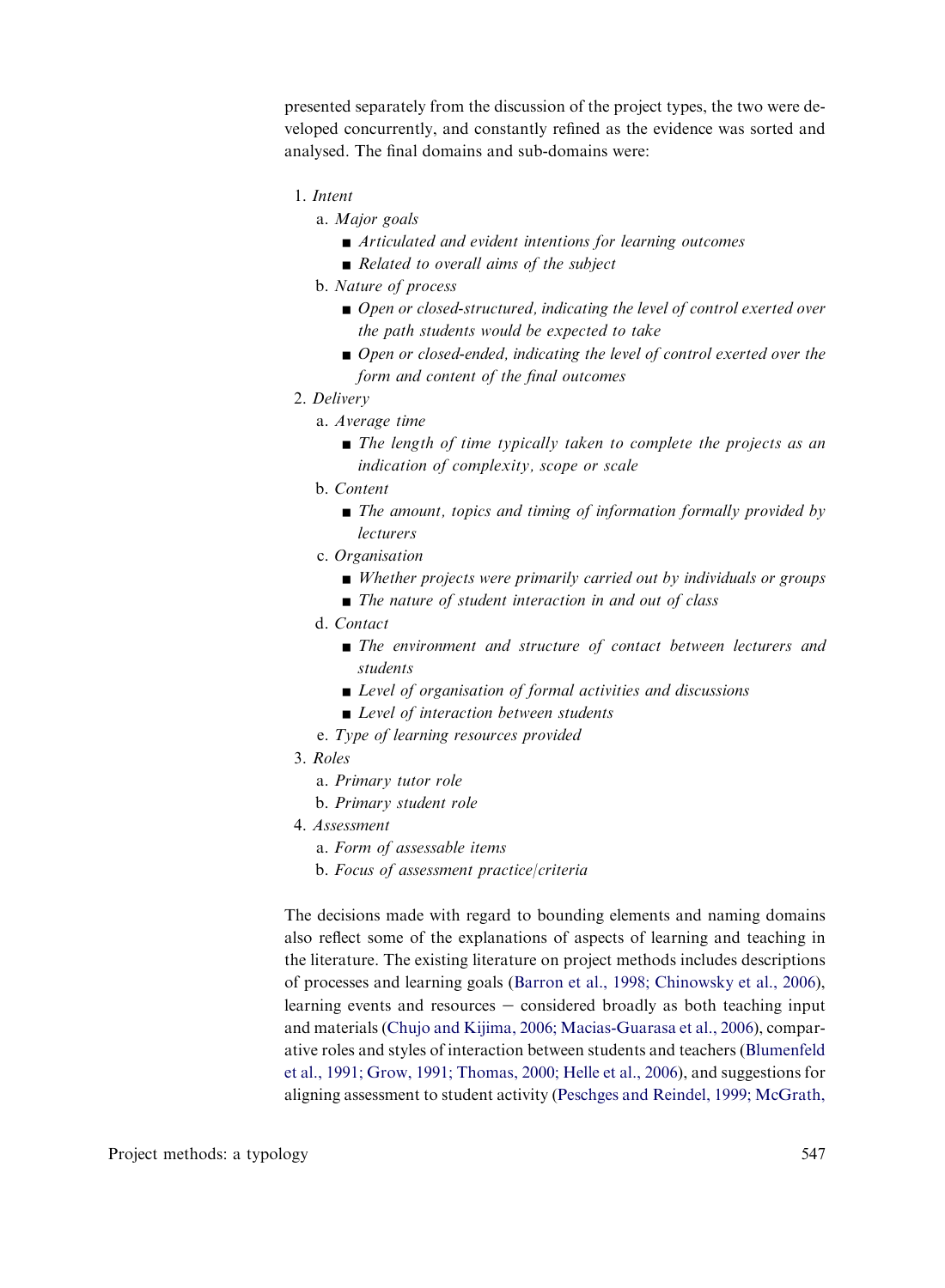[2003; Langrish and See, 2006\)](#page-18-0). [Mazzolini and Buzwell \(2006\)](#page-18-0) also refer to the 'open-structured' characteristics of independent projects. The language used to describe the relative characteristics within sub-domains draws heavily on this literature, particularly that of [Grow \(1991\)](#page-18-0), who describes the interdependencies between student and teacher roles.

The relationships between the domains and sub-domains were also considered important. As the findings were developed the notion of project curriculum as a system of deeply interrelated elements also emerged. Some aspects of those relationships were found to be particularly important. A brief discussion of these is included in Section 4 of this paper.

# 3.2 The project types

The typology evolved as a tentative hierarchy of complexity and autonomy. However, the typology does not represent a definition of projects as they are 'in themselves'. As a working hypothesis it is intended to provide indicative concepts of alignment to specific learning outcomes, circumstances and capabilities.

The typology is expressed in dimensions of project type and domains, and is appended. Below the three initial categories are summarised, and distinctions found during the study are briefly described.

1. Inquiry methods  $-$  commonly used in postgraduate research degrees, featuring significant levels of student autonomy and depth of learning

Inquiry methods were found to be used in two different ways; in supervision models reminiscent of postgraduate research formats (independent inquiry method), and as more formal class or tutorial delivery with somewhat defined outcomes (independent project method). The similarities were marked between these two types of learning experience, particularly with regard to the expectations of broad and deep investigation of a topic of personal resonance, and the flexibility of the process as students pursued the projects. However, there were also clear differentiating factors in the modes of delivery, roles and assessment focus.

#### Independent inquiry methods

Lecturers referred to this project type as open-ended, exploratory, and complex. Learning outcomes commonly cited included sophisticated knowledge and skills, innovative products, critical analysis, the formulation of arguments, and rigorous documentation. Very little structured support was supplied for guiding the students through these projects; rather, supervision meetings (usually individual) were arranged at the discretion of participants on an 'as needed' basis. Even where class contact time was indicated, lecturers often re-arranged the time as consultations.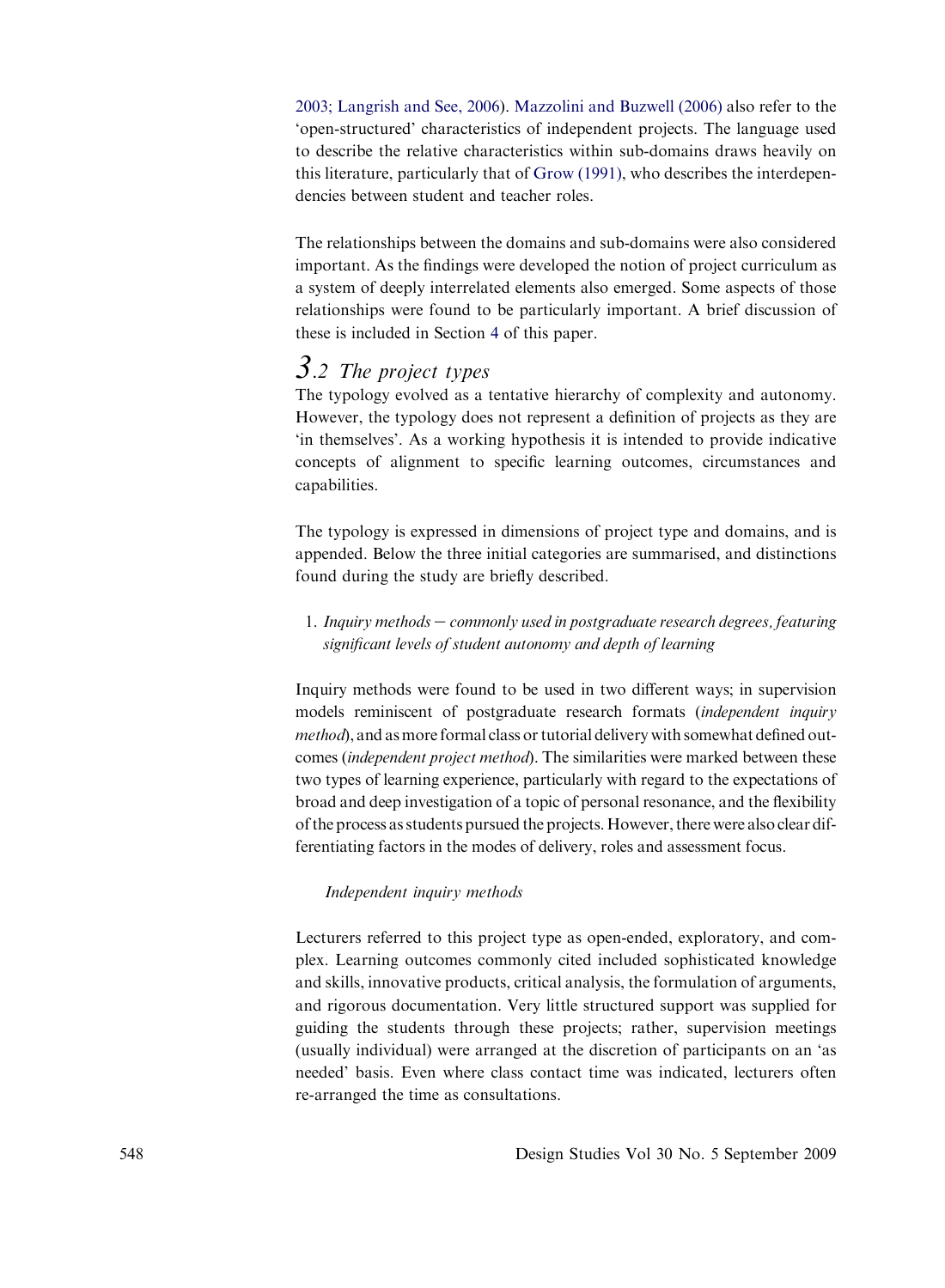The level of autonomy given to students in these projects required the lecturer to take the role of a collaborator in working through ideas and steps in the project process, while students were expected to respond by acting as professionals engaging in an entirely autonomous learning process. The emphasis in consultations was articulated as an individualised dialogic process that aimed to elicit student judgment. One of the most significant criteria for this appeared to be that the topic and path to be taken was largely at the discretion of the student. As a result of this autonomous project development process, projects were likely to cover a broad range of processes, topics and outcomes. While academic skills such as critical judgment and theoretical engagement were embedded in discussions about process and assessment, criteria also focused on the sophistication and innovative nature of the final outcomes.

#### Independent project method

Independent projects centred on themes of investigation leading to artefact development. Although students had control over their process and in most cases, the specific topic they would address, the outcomes were commonly defined within a thematic range of topic possibilities. Within this constraint, students were afforded a great deal of self-direction of process, and significant latitude was also given to the exact form the final outcome might take.

In a major divergence from inquiry methods, classroom delivery was common during the first few weeks of contact, moving into supervision meetings as the project progressed. Although students were largely expected to work independently on project development, lecturers often provided individual and group support in the form of practical information and advice, thematic materials and leads. However, use of these materials was at the students' discretion. Assessment tended to focus primarily on resolution of the project artefact, logical progression and decision-making using appropriate processes for the outcomes. There was significantly less concern with theoretical engagement than that found in the independent inquiry method.

2. Project methods  $-$  identified largely as 'authentic' tasks that students are required to complete largely independently, often extending over several stages of development. Differentiated in the literature as investigative (problem methods) or artefact-driven (project methods)

#### Guided project method

This project type is closely related to the classic definition of problem methods. A key factor used to identify problem methods is that the investigative process is emphasised over and above the precise outcomes of student activity [\(Mills](#page-18-0) [and Treagust, 2003\)](#page-18-0), creating an open-ended learning experience. In addition a structured tutorial process provides a forum for student groups to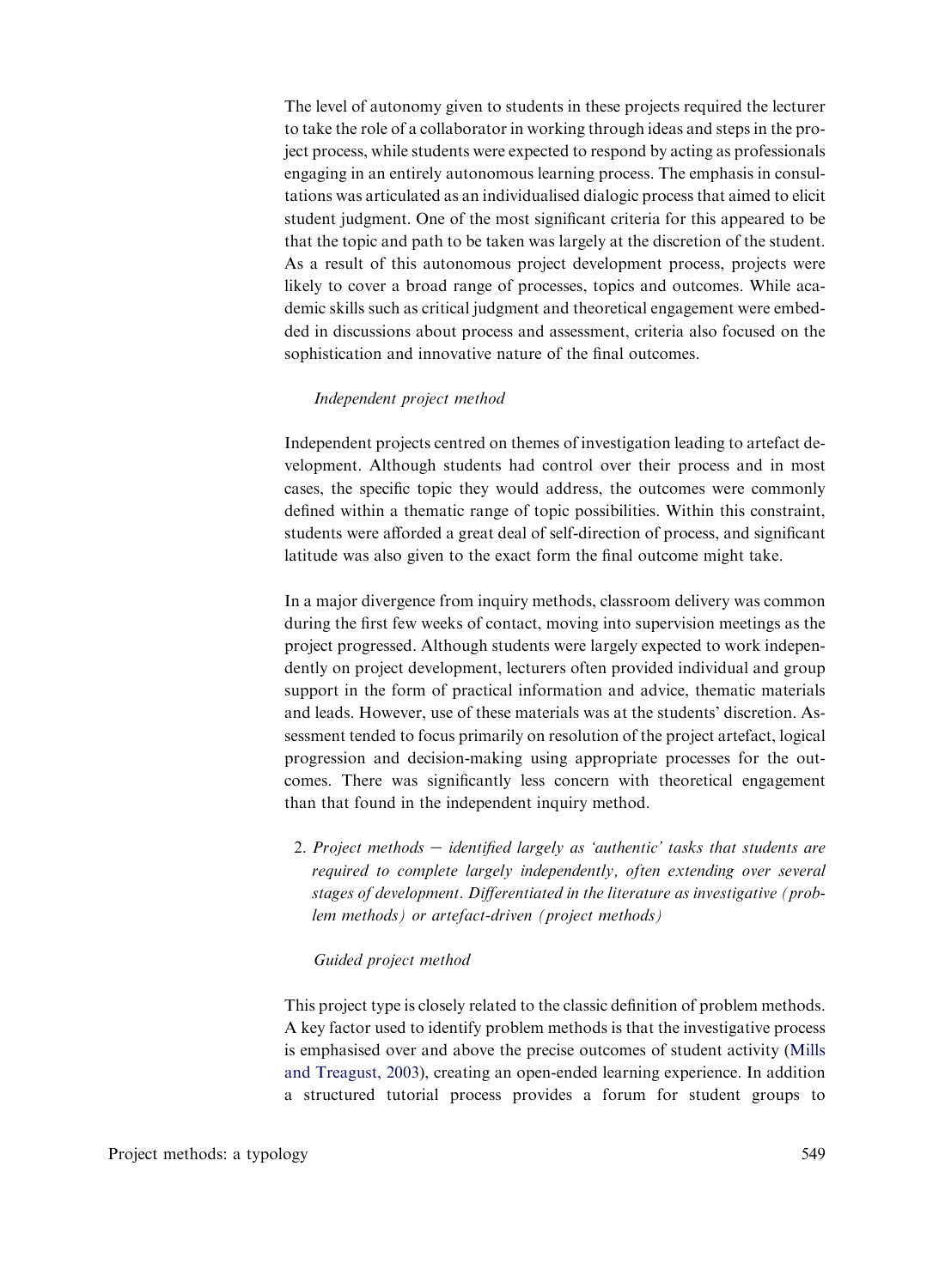demonstrate learning and receive feedback ([Engel, 1997\)](#page-17-0). While the design context presented some differences in approach, the process followed a similar path of guided investigation in response to a defined scenario.

Primarily delivered through classroom contact, information provision largely focused on process rather than topic-related knowledge, with a significant proportion of activity directed toward students' articulation of their progress to the larger group. The tutor role was inclined to be that of guide to the process, setting guidelines for methods of investigation and pointing out areas of misunderstanding to prompt further study. This required students to develop their ideas independently, albeit within a predefined process, to develop clear communication skills, and to respond to process-oriented guidance. Assessment, accordingly, tended to focus on the explicit presence of definitive influences and breadth of investigation, and evidence of the required processes having been followed.

#### Directed project method

There were a significant number of projects that were structured to include lecturer guidance on process that bore a close resemblance to the guided projects. However these projects differed in that the major goal was the application of a provided or defined knowledge base to a structured process.

Class contact included a substantial amount of topic-related content delivery, reflecting the amount of information that needed to be passed to students in order for them to successfully complete the required outcomes. Accordingly, the primary lecturer role was that of expert and instructor, enabling students to master professional practices under supervision. Working in the role of a senior apprentice, students were to follow direction closely but also to manage time and resources independently. Decision-making and action were largely reactive, in that responsiveness to lecturer direction was valued over independence. Following direction and using provided information effectively were, accordingly, considered to be major factors in the evidence sought for assessment, differentiating this category strongly from independent projects, and indicating a lower level of autonomy than found in the guided projects.

3. Activity methods  $-$  includes vocational education models of training, in which students are actively engaged in undertaking tasks that comprise the application of knowledge and/or skills

In terms of teacher role and level of student independence, activity methods do not fulfil the criteria of project methods as defined by [Adderley et al. \(1975\)](#page-17-0). However, these methods were included because they are equally directed at learning through completion of processes relevant to the field, and because they were as often described as projects as they were exercises or tasks. They also represent an important section of the continuum from autonomous to dependent learner.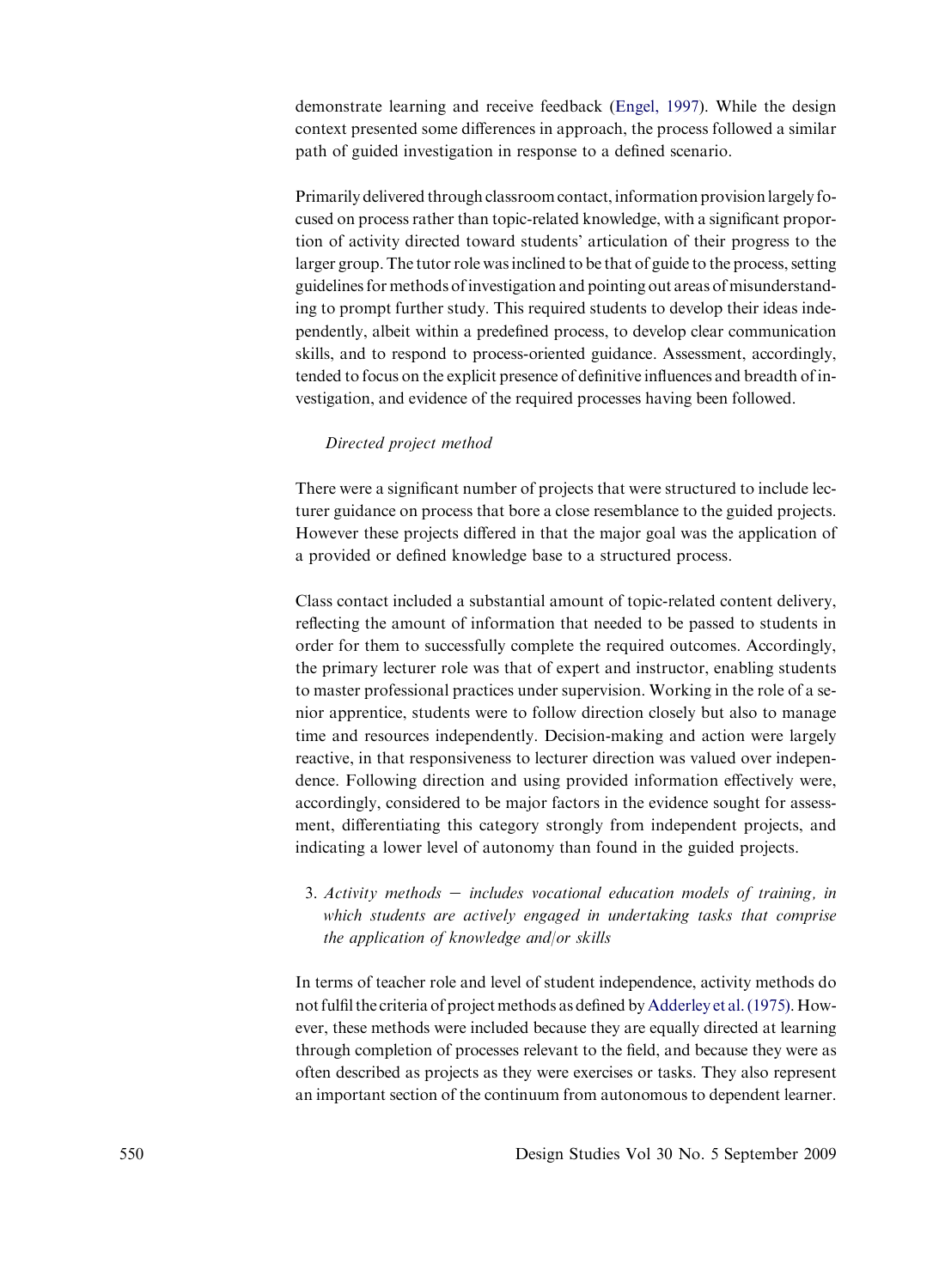Two modes of activity methods were identified in the design programs, each with distinct expectations of scope, complexity and the resulting assessment.

#### Project-oriented activity

The major feature of this method was that it was structured as small-scale skill building activities, building to a single artefact outcome. While the steps in each activity were prescribed, a further learning experience was provided in that students practiced, in sequence, the steps involved in putting together a project. These were therefore highly scaffolded projects, rather than discrete tasks.

Reflecting the level of prescription involved, classroom and workshop settings were used to deliver these projects, and much of the activity was carried out in class time. Materials, in the form of samples, workbooks, or background information were generally provided for each stage. In the early parts of this process, the teaching role was that of expert and director, requiring students to follow instruction carefully. However students were usually given some latitude to make relatively minor decisions in the later stages of artefact production. While adherence to the specified steps was the key assessment criteria, there was also discussion of the coherence of the final product that gave some weight to these decisions, and to the overall outcome, in the assessment.

#### Directed activity method

The goal of activity methods was to provide students with basic skills or knowledge in single units. Classroom delivery, step-by-step guides and directive instruction that controlled all aspects of the process required the student to act as a dependent learner. In most cases, students were completely dependent on following detailed rules and steps in order to successfully complete the tasks.

Although tasks could be quite complex, the approach to this process was to provide simple instruction that could be followed without prior knowledge. Each task was carried out as an end in itself, rather than as part of a larger process. Assessment was also relatively straightforward. Because there was little diversity in outcomes, completion of the required processes as directed was also the criteria for assessment.

# 4 Discussion

Four significant issues were found with alignment of the types. These were identified as those which presented the greatest response (negative or positive) from lecturers and students. A brief summary of these findings is given below.

# 4.1 Combining project types

In practice, project types were often used in combination. It was common for structured activities, for example, to be used as development toward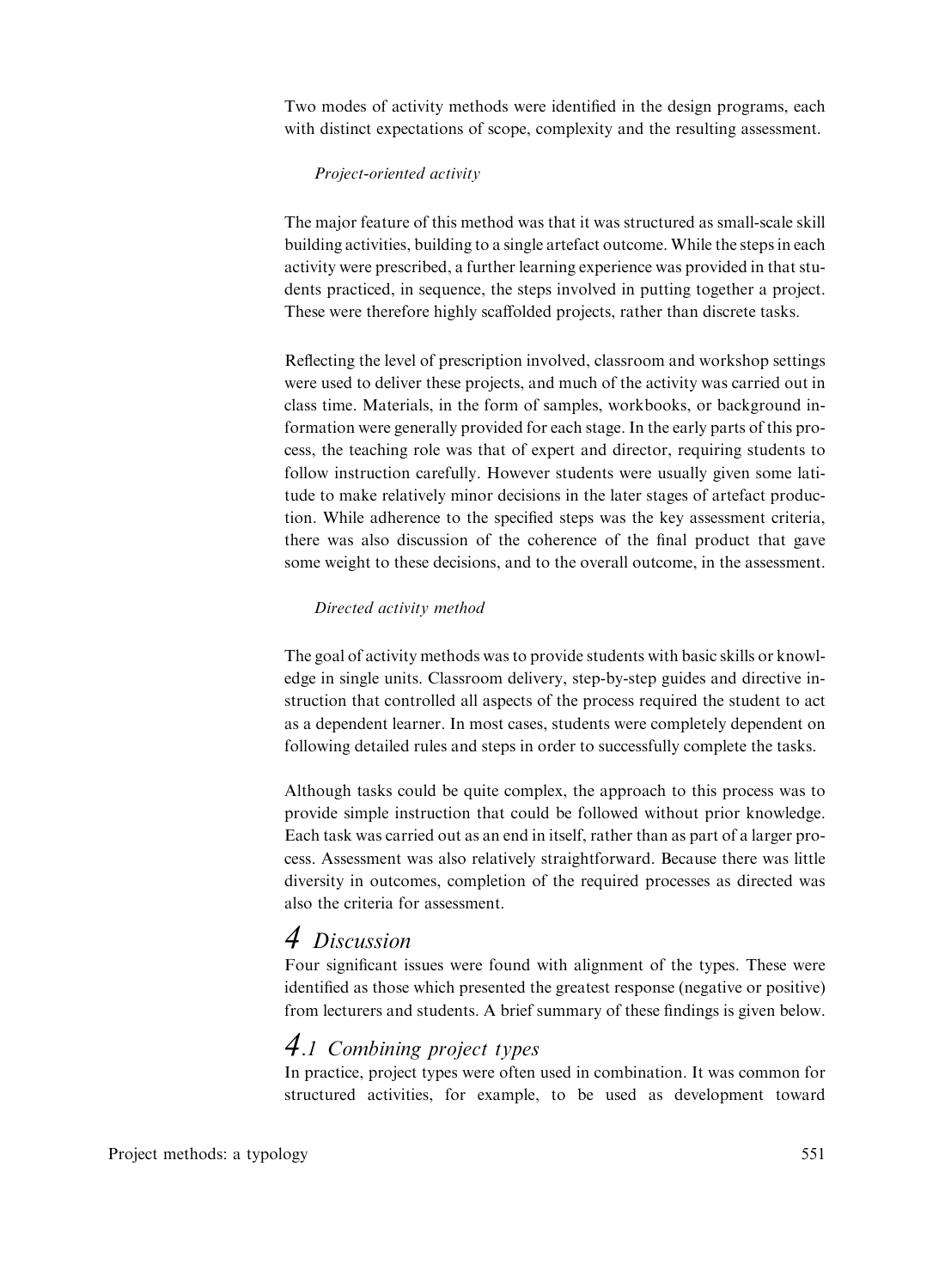independent study, to provide learning experiences in areas of differing levels of difficulty, or where one topic or skill area had not had substantial coverage in previous units. In one of the observed units, project-oriented activities were used as building blocks for subsequent guided projects. In another, a guided project was followed by a directed project on a different topic. In each case, the shift in project type was given substantial explanation by the lecturer.

However, even with explanations about the scope and type of project, students often expressed some confusion or requested further explanation about how the process would differ from previous experiences. Students expressed similar issues at the beginning of each unit, and in two cases, individual students indicated that their expectations of how a project would proceed were based on previous project experiences. In one case, the entire student group expressed that they were confused at the difference in expectations and language from previous experiences and wished to have information about both the project and the reason for the differences. From the lecturer's perspective, a lack of knowledge about those previous experiences was frustrating both for developing the curriculum for the unit in question, and for understanding students' previous conceptions of the expectations. This appeared to indicate a need for common language, and greater collaboration between lecturers and convenors across the program in defining expectations and outcomes.

# 4.2 Impact of changes during delivery

At the domain level, during delivery lecturers often changed the nature of one or more sub-domains, including their own style of interaction, in response to perceptions of student capacity, misalignments in the written curriculum, and in response to student requests for more or less guidance. For example, in one project designed for the goals of guided investigation, with students taking on collaborative and reasonably independent roles, a lack of background knowledge and experience working in groups necessitated a need to shift to a less independent model. Most commonly, these adjustments were small  $-$  they took place within sessions and were shifts in interaction style and shared understanding, or time limited activities spontaneously arranged to deal with a specific unexpected gap.

However, each minor change to one aspect of delivery also required attention to the possible need for consequent shifts in other aspects of the process. Resources, levels and types of guidance given, the nature of the contact with the group and expectations of outcomes all have to be reviewed for alignment. Within the constraints of a timetabled unit and heavy workloads, this process is a challenging one for lecturers who often worked against the clock to revise materials and plans between sessions.

The most difficult of alignments to manage during delivery appeared to be adjustments to the assessment, which was written into the curriculum documents. Three strategies were noted as means of dealing with an inability to adjust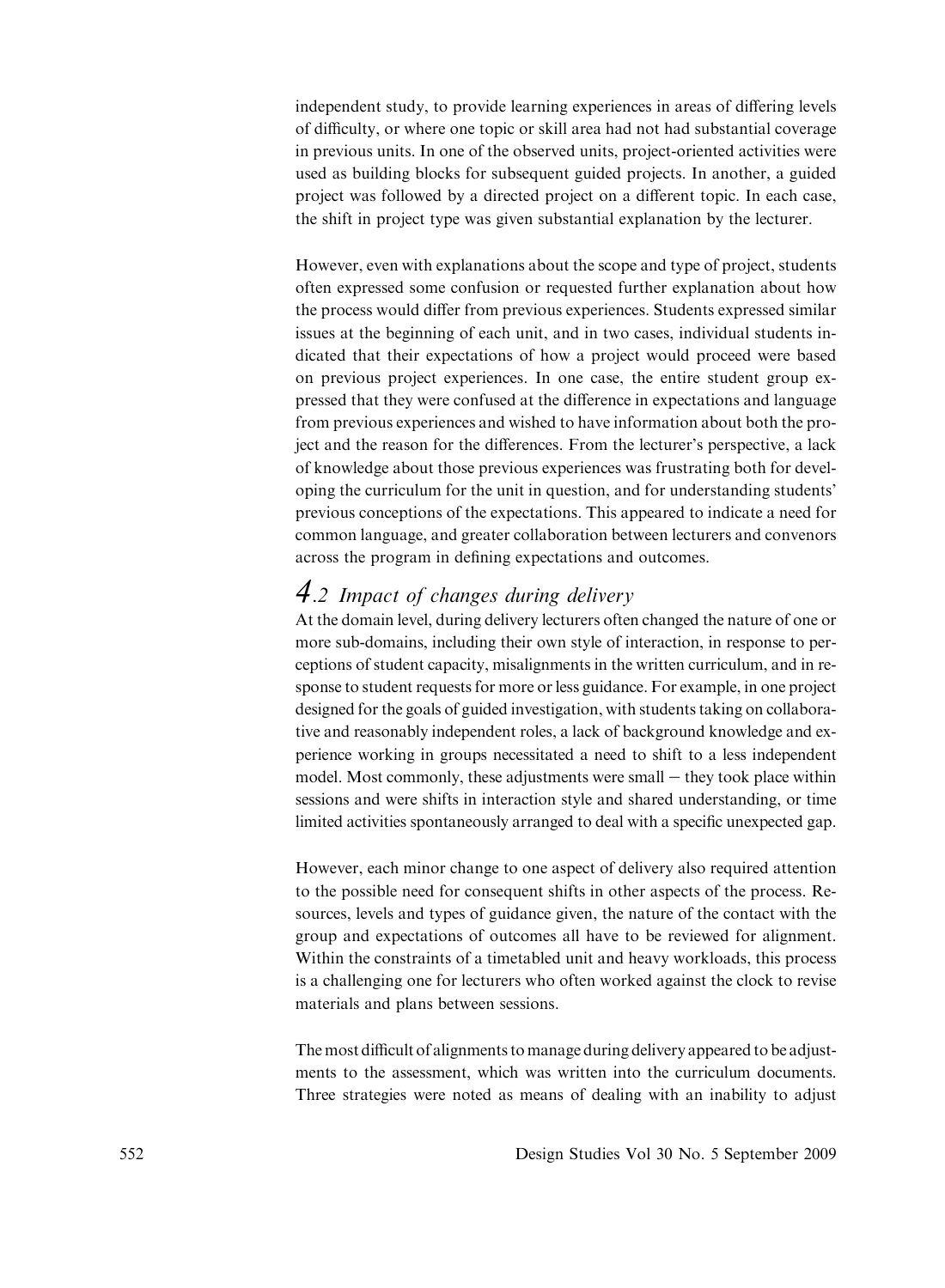assessment where curriculum had altered, two of which required some subterfuge in relation to the assessment guidelines: acknowledged adjustments of expectations with some explanatory rationalisation (for example, largely ignoring the criteria and instead looking for underlying evidence to support a grade based on revised expectations), and; unacknowledged adjustments to expectations (sometimes in the form of marking on a curve). The third strategy, which did not require any shift in the assessment guidelines was that of marking to the guide regardless of its appropriateness to the learning experience of students.

### 4.3 Distance between curriculum development and lecturer roles

There were also indications that some misalignments remained unacknowledged and caused frustration for both lecturers and students throughout a unit. In particular, misalignments of lecturer approach to interactions and the level of independence of the project appeared to be difficult to negotiate and to have a significant impact on both lecturer and student experience. These misalignments of lecturer approach with the written curriculum raised some questions about the distance between curriculum development and the implicit belief systems of lecturers regarding the autonomous nature of creative work, the nature of studio practice, professional practice and the role of the lecturer.

In particular, projects described as independent where lecturers had a directive approach, or conversely directed activities where lecturers preferred to offer only general guidance, appeared to create difficulties with interactions. These difficulties appeared to have a significant effect on the overall learning experience and outcomes. Both lecturers and students expressed the effect as frustration with misunderstandings and slow progress.

However, while lecturers referred to these issues as frustrations, some were more able to identify the issue than others. In one case, although the concept of alignment was presented and the written curriculum was clearly aligned, there was less understanding of the impact of the role taken on by the lecturer. In other cases, the importance of aligning this role was also somewhat undervalued.

# 5 Conclusion

Although projects are widely agreed to be authentic, complex tasks with some level of independent development, the typology developed as a result of this study describes a spectrum of six project types arranged in a tentative hierarchy of complexity and student autonomy.

Inquiry methods are described as autonomous, highly individualised project experiences. *Independent inquiry* is distinct in its high level of student autonomy, while the independent project provides students with a more supported experience while retaining decision-making opportunities. Occupying a middle ground, the guided project method is specifically oriented to investigative development that extends student capacity for independent knowledge-building,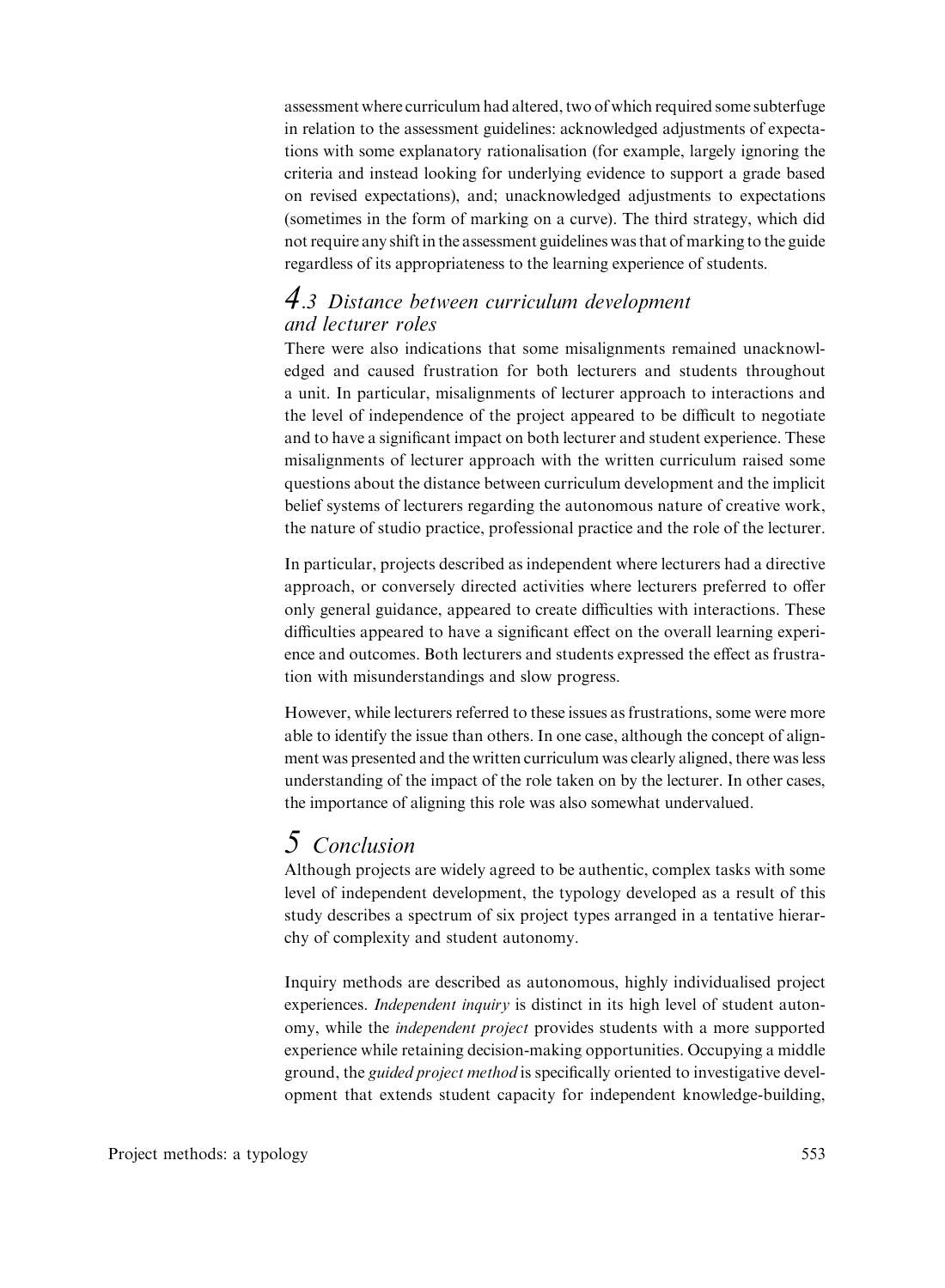while the *directed project method* allows students to practice project development within topic and process guidelines. The two activity methods share some of the process and outcome characteristics of project methods and are also included in the typology. The project-oriented activity method is described as a series of tasks that culminate in a single outcome and thus build awareness of the project process, and directed activity is included with the qualification that when managed as discrete tasks, the outcomes do not exhibit the complexity generally claimed for project methods.

The study also suggests that lecturers select an overall project type with specific goals in mind, and that components of project delivery can be adjusted to align with these goals. In the dynamic context of project delivery, these alignments require continuous effort beyond the curriculum development stage into delivery and during assessment. The delivery of projects, as with any pedagogical practice, is a dynamic and complex process that involves a huge number of interrelated variables. Seen as a system, each aspect of the curriculum and the process of delivery has an impact on every other aspect, either directly or indirectly. The active nature of projects also increases the complexity of the lecturer's task. Projects, as authentic tasks, open up a range of opportunities for defining, guiding or supporting learning experiences. As the level of independence rises, so does the complexity and variability of those learning experiences in terms of resources and student experience, but also the potential for authenticity and depth.

The complexity and dynamic nature of this process presents a number of challenges for lecturers and for students. Maintaining alignment in a changing environment requires responsiveness and a high level understanding of each aspect of the curriculum and their interrelations, and responsiveness to student input. In this study, particular issues were raised with regard to the alignment across years of project types and language, the need for constant re-evaluation of alignment during delivery, and the potentially difficult adjustment of personal teaching style to align with project expectations.

The picture is demonstrably more complex than presented by existing definitions of project types. However, the picture is not yet complete. During this study, additional dimensions of project methods were identified, including models of professional engagement, modes of group work and inter-disciplinarity. Further contextual research is needed on the ways in which project types may be used in combination, their impact on the learning experience, the spread of project use across levels and types of program, and the exploration of domains and sub-domains as components of a dynamic educational system. Outside of the scope of this study, student motivations and the nature of the broader learning experience in each of the project types have yet to be investigated. Most importantly, given the context of the study, in a single faculty of design, it would be important to extend these findings in other environments with varying educational philosophies and organisational constraints.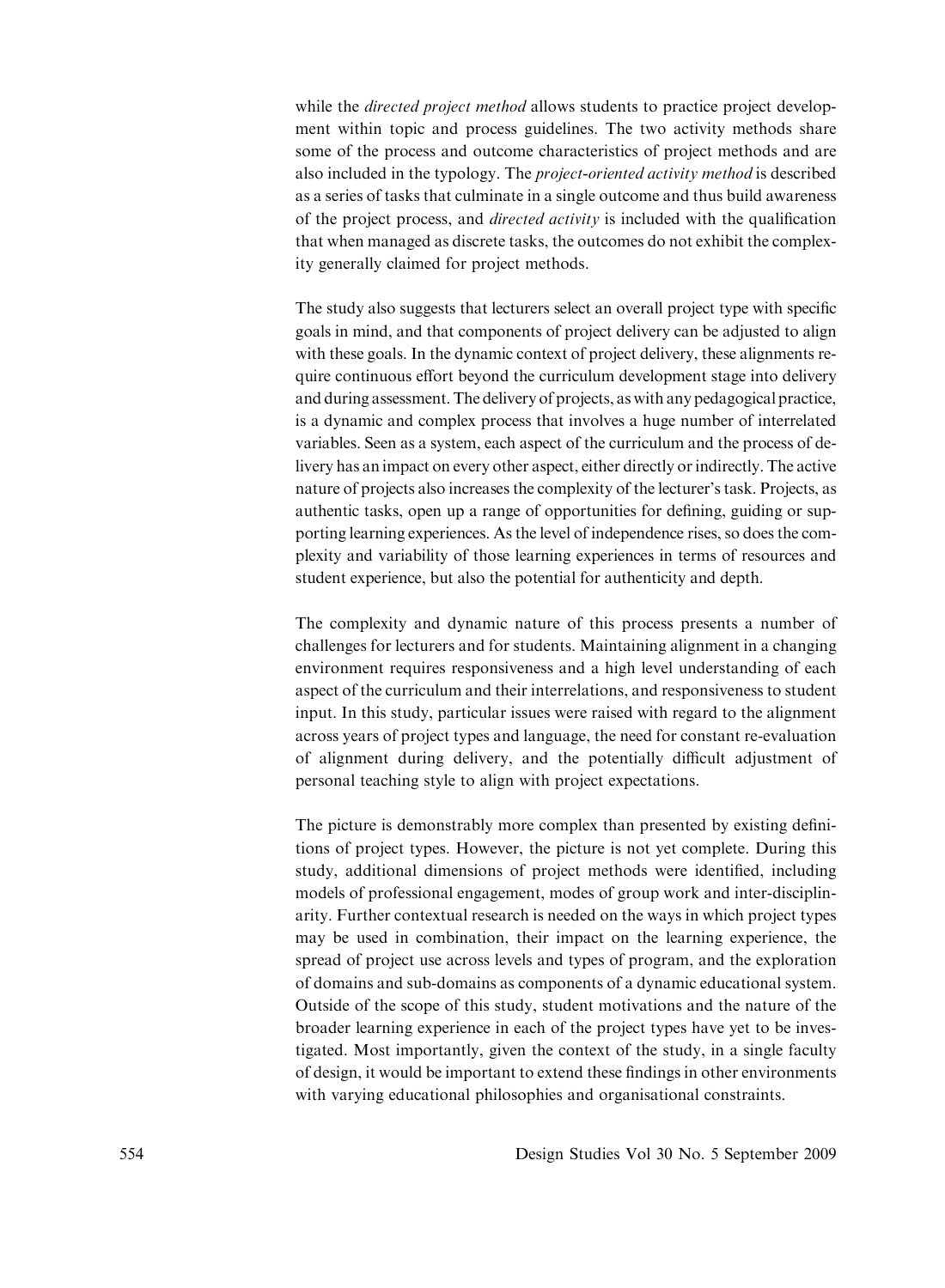| ś            |
|--------------|
| יים הדדה הדד |
| p            |
| J<br>ì<br>7  |

# Appendix. The project models typology

|                                  | <i>Intent</i>                                                                                                                                                                                                                                             | Delivery                                                                                                                                                                                                                                                                                                                                                                                                                                                                                                      | Roles                                                                                                                                                                                                                                                                  | Assessment/Outcomes                                                                                                                                                                                                                                                                                                             |
|----------------------------------|-----------------------------------------------------------------------------------------------------------------------------------------------------------------------------------------------------------------------------------------------------------|---------------------------------------------------------------------------------------------------------------------------------------------------------------------------------------------------------------------------------------------------------------------------------------------------------------------------------------------------------------------------------------------------------------------------------------------------------------------------------------------------------------|------------------------------------------------------------------------------------------------------------------------------------------------------------------------------------------------------------------------------------------------------------------------|---------------------------------------------------------------------------------------------------------------------------------------------------------------------------------------------------------------------------------------------------------------------------------------------------------------------------------|
| Independent<br>inquiry<br>method | Major goals: Independent<br>exploration, definition and<br>development of a topic in an<br>area defined by the student,<br>aiming to achieve convincing<br>argument.<br>Nature: Open-structured and<br>open-ended.                                        | Average time: $12$ weeks $+$ .<br>Content: Little or no provided<br>topic content delivery.<br>Organisation: Individualised<br>projects.<br>Contact: Individual tutor review<br>discussions, student-directed<br>peer support.<br>Resources: None or general/<br>principles only, student chooses<br>whether to use.                                                                                                                                                                                          | Tutor: Supervisor and col-<br>laborator in process and<br>field (collaborator).<br>Student: Professional,<br>autonomous learner, self-<br>reflective and self-directed,<br>identifying learning needs<br>and gathering appropriate<br>knowledge, chooses<br>processes. | Form: Artefact and/or<br>defence outcome inc.<br>presentation, thesis,<br>product, documentation,<br>oral defence.<br>Focus: Sophistication $-$<br>complex decision-making,<br>deep and broad knowledge<br>base, critical analysis,<br>synthesis and formulation<br>of arguments through<br>thorough exploration of<br>a field. |
| Independent<br>project<br>method | Major goals: Independent<br>investigation and development<br>related to a broadly pre-<br>scribed area, culminating in<br>the production of an outcome<br>demonstrating breadth and<br>depth of review.<br>Nature: Open-structured,<br>may be open-ended. | Average time: $6-12$ weeks +.<br>Content: Focus on process and<br>context of topic/theme, delivered<br>prior to or during project<br>development.<br>Organisation: Individual or<br>group projects as collaborative,<br>cooperative or supportive.<br>Contact: Classroom or supervi-<br>sory, group/individual peer and<br>tutor review discussions, in-class<br>scaffolding activities.<br>Resources: Context/topic/process<br>materials may be provided for<br>guidance, students decide<br>whether to use. | Tutor: General guide/<br>supervision as required<br>(advisor).<br>Student: Junior<br>professional, self-directed<br>learner, independent<br>development, identifying<br>learning needs and<br>gathering appropriate<br>knowledge with general<br>support.              | Form: Artefact and/or sup-<br>porting material showing<br>process inc. presentation,<br>product, documentation.<br><i>Focus</i> : <b>Resolution</b> $-$ deci-<br>sion-making, thorough and<br>consistent development and<br>articulation of a solution<br>using appropriate processes<br>and knowledge for the field.           |
| Guided<br>project<br>method      | Major goals: Investigative<br>acquisition of knowledge and<br>collaborative inquiry in a -<br>defined area making signifi-<br>cant use of decision-making,<br>synthesis and argument.<br><i>Nature</i> : Defined iterative<br>structure, but open-ended.  | Average time: $3-12$ weeks.<br>Content: Some contextual con-<br>tent provided after issue<br>presentation.<br>Organisation: Individual or<br>group projects, cooperative or<br>collaborative.                                                                                                                                                                                                                                                                                                                 | Tutor: Guide/supervisor of<br>process (guide).<br>Student: Junior<br>professional, involved<br>learner, independent and<br>collaborative peer learning<br>and self-reflection, identify-<br>ing learning needs and                                                     | Form: Problem definitions<br>and knowledge gained inc.<br>verbal and written or visual<br>presentation of process and<br>knowledge acquisition.<br>Focus: Investigation $-$<br>broad knowledge base and<br>formulation of arguments                                                                                             |

(continued on next page)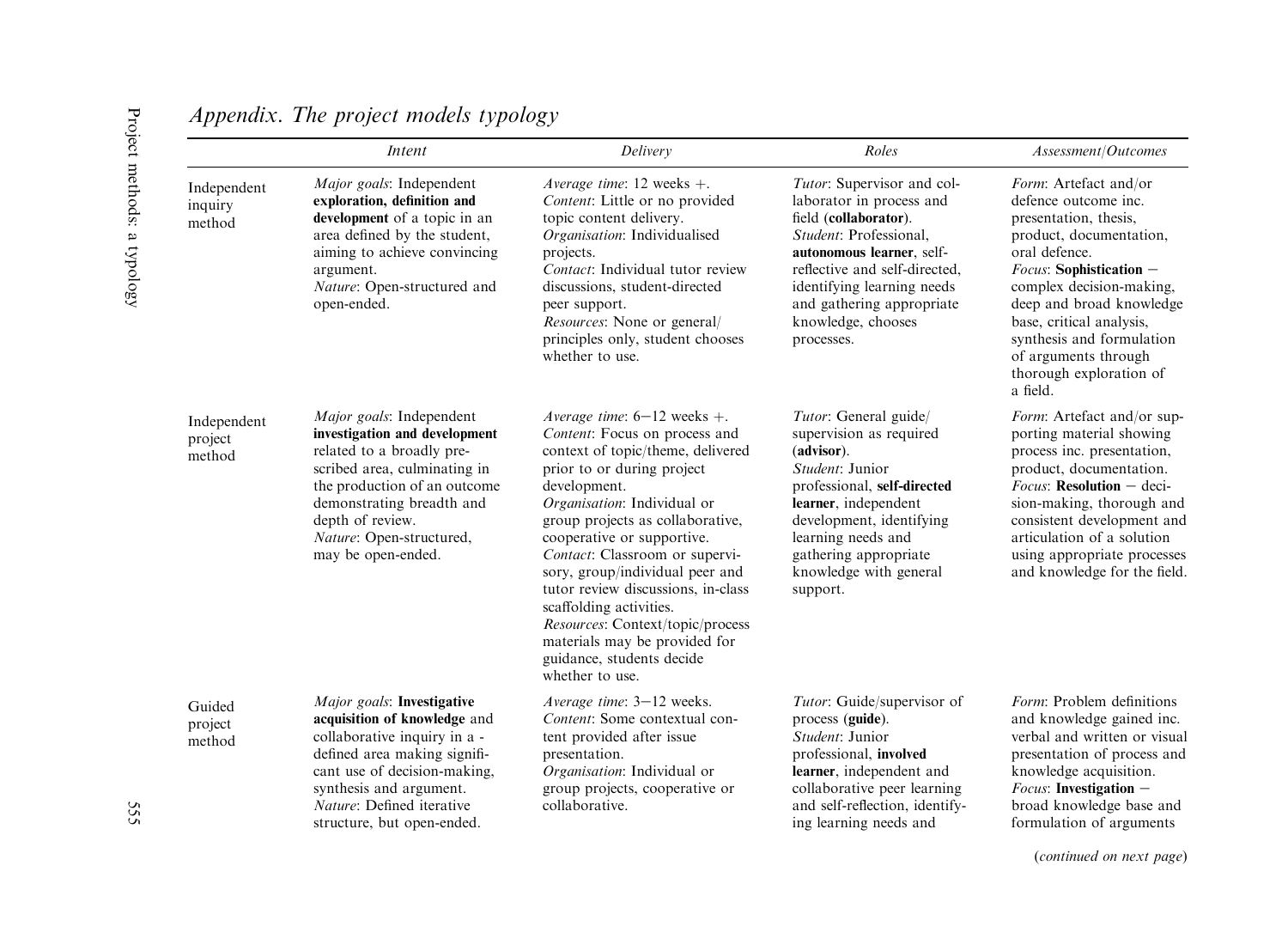Appendix (continued)

|                                            | Intent                                                                                                                                                                                                                                                     | Delivery                                                                                                                                                                                                                                                                                                                                                                                                                                                                                                     | Roles                                                                                                                                                                                                                                                                                                           | Assessment/Outcomes                                                                                                                                                                                                                                                                                     |
|--------------------------------------------|------------------------------------------------------------------------------------------------------------------------------------------------------------------------------------------------------------------------------------------------------------|--------------------------------------------------------------------------------------------------------------------------------------------------------------------------------------------------------------------------------------------------------------------------------------------------------------------------------------------------------------------------------------------------------------------------------------------------------------------------------------------------------------|-----------------------------------------------------------------------------------------------------------------------------------------------------------------------------------------------------------------------------------------------------------------------------------------------------------------|---------------------------------------------------------------------------------------------------------------------------------------------------------------------------------------------------------------------------------------------------------------------------------------------------------|
|                                            |                                                                                                                                                                                                                                                            | Contact: Classroom or supervi-<br>sory, group/individual peer and<br>tutor review discussions.<br>Resources: Process materials.<br>general topic materials may be<br>provided, students should<br>consider but may find own.                                                                                                                                                                                                                                                                                 | gathering appropriate<br>knowledge within<br>predefined processes.                                                                                                                                                                                                                                              | through exploration of<br>relevant fields and processes<br>to depth in specific areas.                                                                                                                                                                                                                  |
| Directed<br>project<br>method              | Major goals: Competent use of<br>knowledge, processes,<br>decision-making and<br>analysis/synthesis of content<br>under supervision.<br>Nature: Minor variation of<br>process/form/topic possible<br>but generally not open-<br>structured nor open-ended. | Average time: 2-8 weeks.<br>Content: Content focuses on<br>topic and process, delivered prior<br>to or during project<br>development.<br>Organisation: Individual or<br>group projects, cooperative or<br>collaborative.<br>Contact: Classroom or supervi-<br>sory, group/individual peer and<br>tutor review discussions, in-class<br>scaffolding activities and<br>instruction.<br>Resources: Topic and general<br>process materials and resources<br>provided, students must use as<br>directed by tutor. | Tutor: Guide/supervisor<br>and expert on both topic<br>and process (instructor).<br>Student: Senior apprentice,<br>reactive learner, indepen-<br>dence is expected in terms<br>of time-management,<br>delivery of expected<br>outcomes and choosing<br>materials within broadly<br>defined topic and processes. | Form: Artefact and/or<br>supporting material<br>showing application of<br>prescribed knowledge to<br>process.<br><i>Focus</i> : Utilisation $-$ follow-<br>ing prescribed processes to<br>achieve a defined form of<br>outcome, articulation of<br>a standard knowledge base,<br>process and rationale. |
| Project-<br>oriented<br>activity<br>method | Major goals: Skill develop-<br>ment and connecting<br>prescribed processes into<br>a larger outcome.<br>Nature of process: Prescribed<br>steps and structures.                                                                                             | Average time: $1-4$ weeks.<br>Content: Content focuses on<br>topic, process is embedded,<br>content/process descriptions<br>delivered throughout.<br>Organisation: Individual or<br>cooperative group projects.<br>Contact: Classroom setting,<br>structured activities/tasks/topics<br>and work in progress instruction.<br>Resources: Functional process<br>and topic-related resources,<br>materials, students follow as<br>directed.                                                                     | Tutor: Expert and general<br>controller of activity<br>(director).<br>Student: Apprentice,<br>obedient learner, some<br>independence in time-<br>management may be<br>expected, some decision-<br>making may be required<br>with regard to project<br>content.                                                  | Form: Artefact and/or sup-<br>porting material showing<br>completion of tasks. Dem-<br>onstration of a series of<br>standard processes.<br>Focus: Adherence $-$<br>examination of skill<br>acquisition using provided<br>knowledge and quantitative<br>and/or qualitative product/<br>process outcome.  |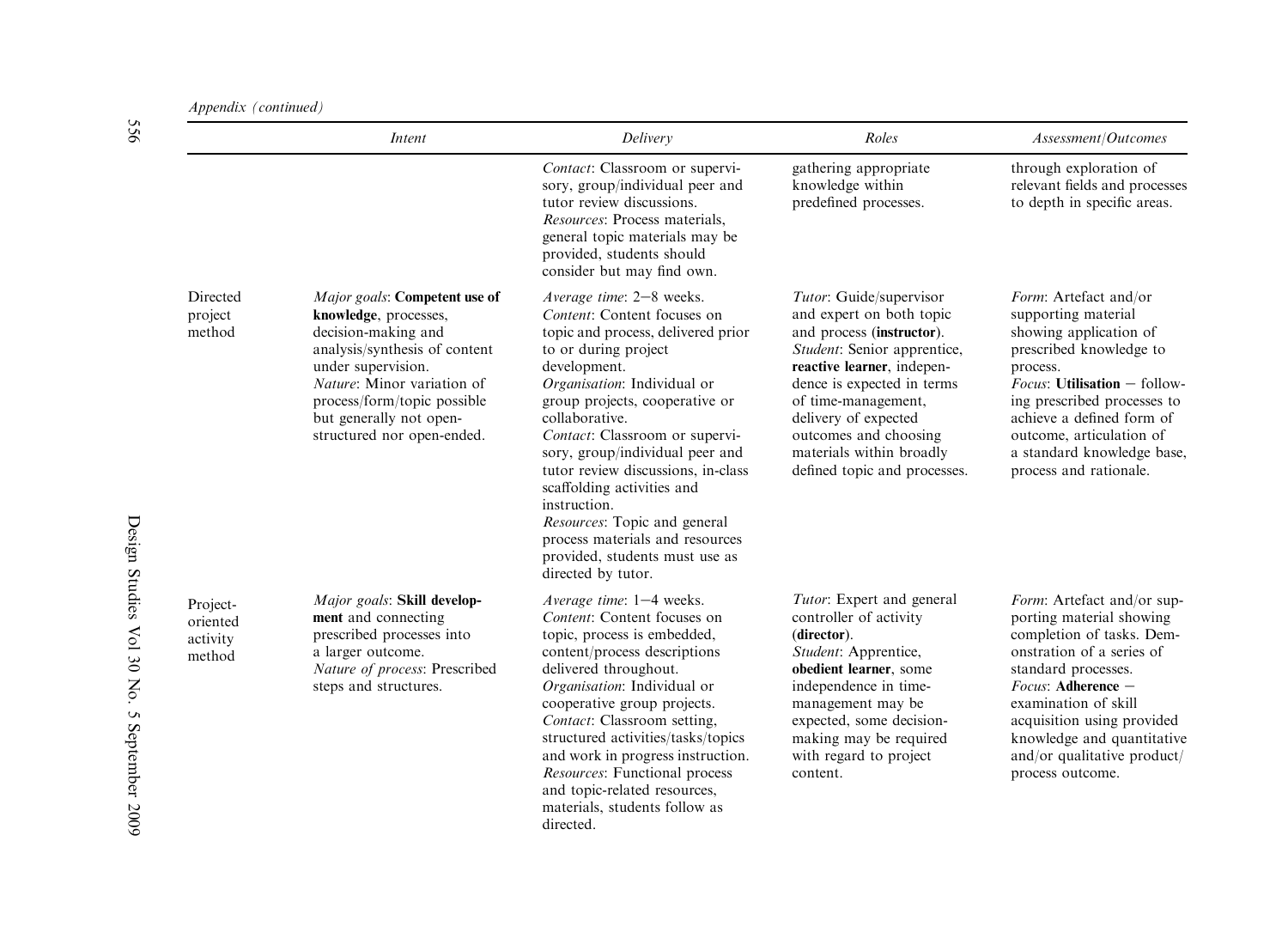| Directed<br>activity<br>method | <i>Major goals:</i> <b>Skills</b> and<br>knowledge in narrow field<br>aiming to achieve defined<br>knowledge base and/or de-<br>velop skills in single topic<br>(internalised but uncritical).<br><i>Nature</i> : Highly prescribed,<br>defined steps and outcomes. | <i>Average time:</i> 10 min to 2 weeks.<br>Content: Content focuses on<br>topic, process is embedded,<br>content/process descriptions<br>delivered throughout.<br>Organisation: Usually individual<br>but may also be small groups.<br>Contact: Classroom or resource-<br>based tasks, all students follow<br>same instructions to complete<br>specific distinct activities.<br><i>Resources:</i> Functional process<br>and topic-related resources,<br>materials, students follow exactly<br>as directed. | <i>Tutor</i> : Expert and director<br>of activity (controller).<br><i>Student</i> : Follower, no<br>independent decision-<br>making or time-manage-<br>ment other than completion<br>of basic tasks, dependent<br>learner. | Form: Completed task.<br>Demonstration of a<br>standard process.<br>Focus: Completion -<br>examination of quantitative<br>product/process outcome. |
|--------------------------------|---------------------------------------------------------------------------------------------------------------------------------------------------------------------------------------------------------------------------------------------------------------------|------------------------------------------------------------------------------------------------------------------------------------------------------------------------------------------------------------------------------------------------------------------------------------------------------------------------------------------------------------------------------------------------------------------------------------------------------------------------------------------------------------|----------------------------------------------------------------------------------------------------------------------------------------------------------------------------------------------------------------------------|----------------------------------------------------------------------------------------------------------------------------------------------------|
|--------------------------------|---------------------------------------------------------------------------------------------------------------------------------------------------------------------------------------------------------------------------------------------------------------------|------------------------------------------------------------------------------------------------------------------------------------------------------------------------------------------------------------------------------------------------------------------------------------------------------------------------------------------------------------------------------------------------------------------------------------------------------------------------------------------------------------|----------------------------------------------------------------------------------------------------------------------------------------------------------------------------------------------------------------------------|----------------------------------------------------------------------------------------------------------------------------------------------------|

557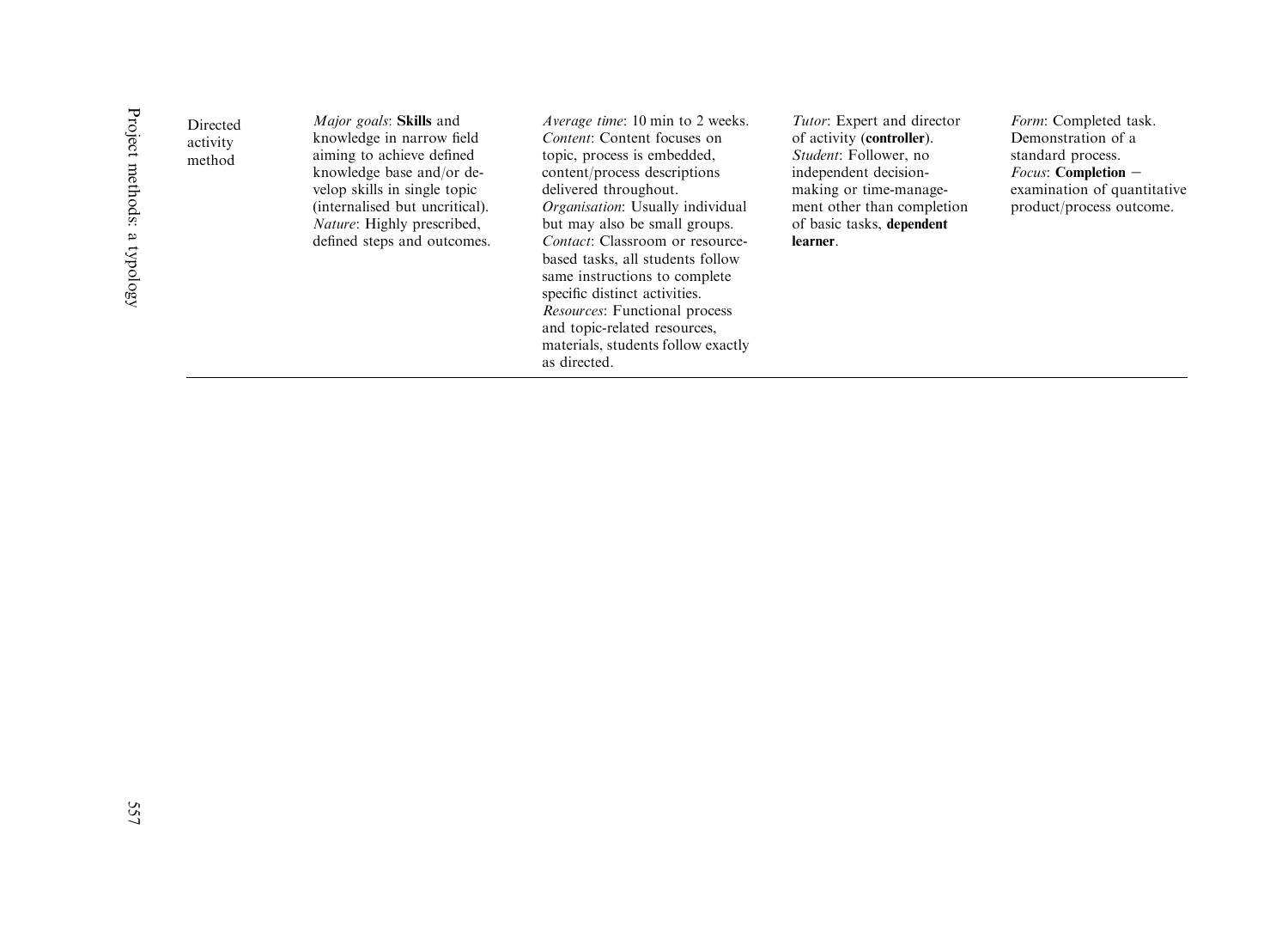#### <span id="page-17-0"></span>References

Adderley, K, Ashwin, C, Bradbury, P, Freeman, J, Goodlad, S, Greene, J, Jenkins, D. Rae, J and Uren, O (1975) Project methods in higher education SRHE Working Party on Teaching Methods: Techniques Group, Society for Research into Higher Education, Guildford

Barron, B J S, Schwartz, D L, Vye, N J, Moore, A, Petrosino, A, Zech, L and Bransford, J D (1998) Doing with understanding: lessons from research on problem- and project-based learning, *Journal of the Learning Sciences* Vol 7 pp  $271 - 311$ 

Biggs, J (1999a) Teaching for quality learning at University SRHE and Open University Press

Biggs, J (1999b) What the student does: teaching for enhanced learning, Higher Education Research and Development Vol  $18$  pp  $57-75$ 

Biggs, J (2003) Aligning teaching and assessing to course objectives, Teaching and learning in higher education: new trends and innovations, University of Aveiro

Biggs, J (2006) Aligning teaching for constructing learning Higher Education Academy

Blair, B (2006) Perception, interpretation, impact: an examination of the learning value of formative feedback to students through the design studio critique London University

Blumenfeld, P, Soloway, E, Marx, R, Krajcik, J, Guzdial, M and Palincsar, A (1991) Motivating project-based learning: sustaining the doing, supporting the learning, Educational Psychologist Vol 26 pp 369-398

Caban, G and Wilson, J (2002) Understanding learning styles: implications for design education in external settings, *CLTAD: enhancing curricula: exploring effec*tive curricula practices in art, design and communication, Royal Institute of Architects, London

Chinowsky, P S, Brown, H, Szajnman, A and Realph, A (2006) Developing knowledge landscapes through project based learning, Journal of Professional Issues in Engineering Education and Practice Vol 132 pp 118-125

Chujo, H and Kijima, K (2006) Soft systems approach to project-based education and its practice in a Japanese University, Systems Research and Behavioural Science Vol 23 pp  $89-105$ 

Cross, N (2004) Expertise in design: an overview, Design Studies Vol 25 pp 427-441

Davies, A (2002) Enhancing the design curriculum through pedagogic research, CLTAD: enhancing curricula: exploring effective curricula practices in art, design and communication, Royal Institute of Architects, London

Davies, A (2006) 'Thinking like...'. The enduring characteristics of the disciplines in art and design

Davies, A and Reid, A (2000) Uncovering problematics in design education: learning and the design entity in  $C$  Swann and  $E$  Young (eds) Re-inventing design education in the University, Curtin University, Perth

Dewey, J (1910) How we think DC Heath, Lexington

Dohn, H and Wagner, K (1999) Strategies and methods of teaching in contemporary higher education with reference to project work, Innovations in Education and Training International Vol 36 pp 285-291

Engel, C E (1997) Not just a method but a way of learning in D Boud and G I Feletti (eds) The challenge of problem based learning,  $2<sup>nd</sup>$  edn, St. Martin's Press, New York

Engineering Subject Centre (2006) Constructive alignment: and why it is important to the learning process. Learning and Teaching Theory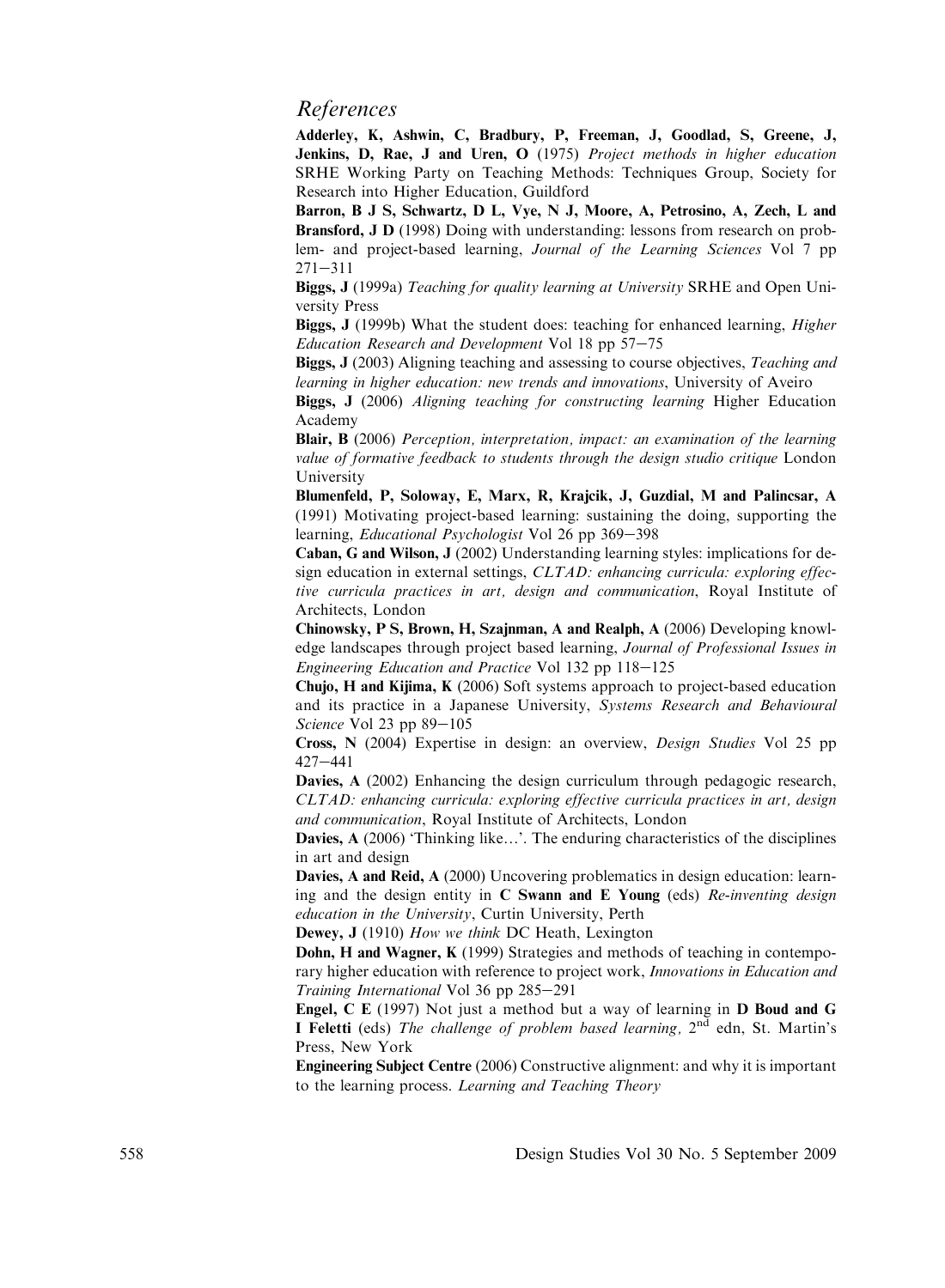<span id="page-18-0"></span>Gjengedal, A (2000) Project based learning in engineering education at Tromsoe College

Green, L N (2005) A study of the design studio in relation to the teaching of industrial and product design, School of Art and Architecture, University of Canberra, Canberra

Grow, G (1991) Teaching learners to be self directed, *Adult Education Quarterly* Vol 41

Heitmann, G (1996) Project-oriented study and project organized curricula: a brief review of intentions and solutions, European Journal of Engineering Education, Vol 21

Helle, L, Tynjala, P and Olkinuora, E (2006) Project-based learning in post-secondary education: theory, practice and rubber sling shots, Higher Education: The International Journal of Higher Education and Educational Planning Vol 51 pp 287-314

Jones, T (2006) From teaching to learning in art, design and communication: why and how the educational model needs to change, in  $3^{rd} CLTAD$  International Conference: Enhancing Curricula: Contributing to the Future, Meeting the Challenges of the  $21^{st}$  Century in the Disciplines of Art, Design and Communication, Lisbon Kilpatrick, W H (1918) The project method, Teachers College Bulletin 1918

Knoll, M (1997) The project method: its vocational education origin and International development, Journal of Industrial Teacher Education Vol 34 pp 59–80

Langrish, T and See, H (2006) Diverse assessment methods in group work settings, in UniServe Science Assessment Symposium

Lee, N (2006) Design as a learning cycle: a conversational experience, Studies in Learning, Evaluation, Innovation and Development Vol 3 pp  $12-22$ 

Macias-Guarasa, J, Montero, J M, San-Segundo, R, Araujo, A and Nieto-Taladriz, O (2006) A project based learning approach to design electronic systems curricula, IEEE Transactions on Education Vol 49 pp 389-398

Mazzolini, M and Buzwell, S (2006) Project proposal: final year experience project Swinburne University of Technology

McGrath, D (2003) Rubrics, portfolios, and tests, Oh My! Assessing understanding in project-based learning, Learning & Leading with Technology Vol 30 pp  $42 - 45$ 

Mills, J E and Treagust, D F (2003) Engineering education  $-$  is problem based or project based learning the answer?, Australasian Journal of Engineering Education 2003

Morgan, A (1983) Theoretical aspects of project-based learning in higher education, British Journal of Educational Technology Vol 14 pp 66-78

Moust, J H C, Van Berkel, H J M and Schmidt, H G (2005) Signs of erosion: reflections on three decades of problem-based learning at Maastricht University, Higher Education: The International Journal of Higher Education and Educational Planning Vol 50 pp  $665-683$ 

Pearson, M, Barlowe, C and Price, A (1999) Project based learning: not just another constructivist environment, in HERDSA Annual International Conference, Melbourne

Peschges, K -J and Reindel, E (1999) How to structure and mark project-oriented studies, Global Journal of Engineering Education Vol 3 pp 203-208

Rust, C (2002) The impact of assessment on student learning: how can the research literature practically help to inform the development of departmental assessment strategies and learner-centred assessment practice?, Active Learning in Higher Education Vol 3 pp 145

Swann, C (2002) Nellie is dead, Art, Design & Communication in Higher Education Vol 1 pp 50